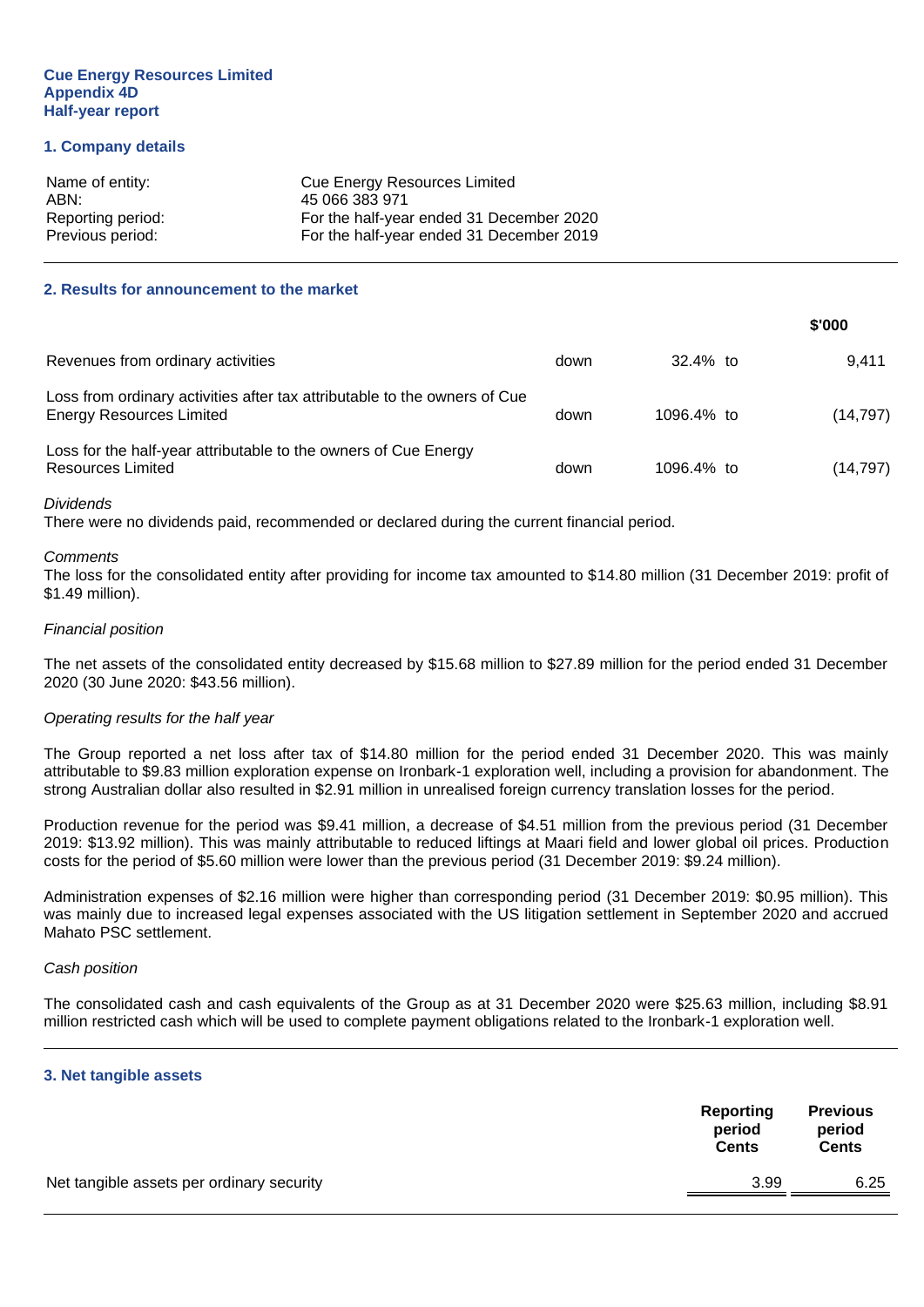#### **Cue Energy Resources Limited Appendix 4D Half-year report**

#### **4. Control gained over entities**

Not applicable.

#### **5. Loss of control over entities**

Not applicable.

#### **6. Dividends**

*Current period* There were no dividends paid, recommended or declared during the current financial period.

*Previous period* There were no dividends paid, recommended or declared during the previous financial period.

#### **7. Details of associates and joint venture entities**

Not applicable.

#### **8. Foreign entities**

*Details of origin of accounting standards used in compiling the report:*

Cue Energy Resources Limited and its subsidiaries use a common set of accounting policies based on Australian Accounting Standards.

#### **9. Audit qualification or review**

*Details of audit/review dispute or qualification (if any):*

The financial statements were subject to a review by the auditors and the review report is attached as part of the Interim Financial Report.

#### **10. Attachments**

*Details of attachments (if any):*

The Interim Financial Report of Cue Energy Resources Limited for the half-year ended 31 December 2020 is attached.

**11. Signed**

Signed  $\overline{\smash{\bigcup_{\omega\in\mathbb{R}^3}\varphi_{\omega}}}$  Date: 23 February 2021

Alastair McGregor Non-Executive Chairman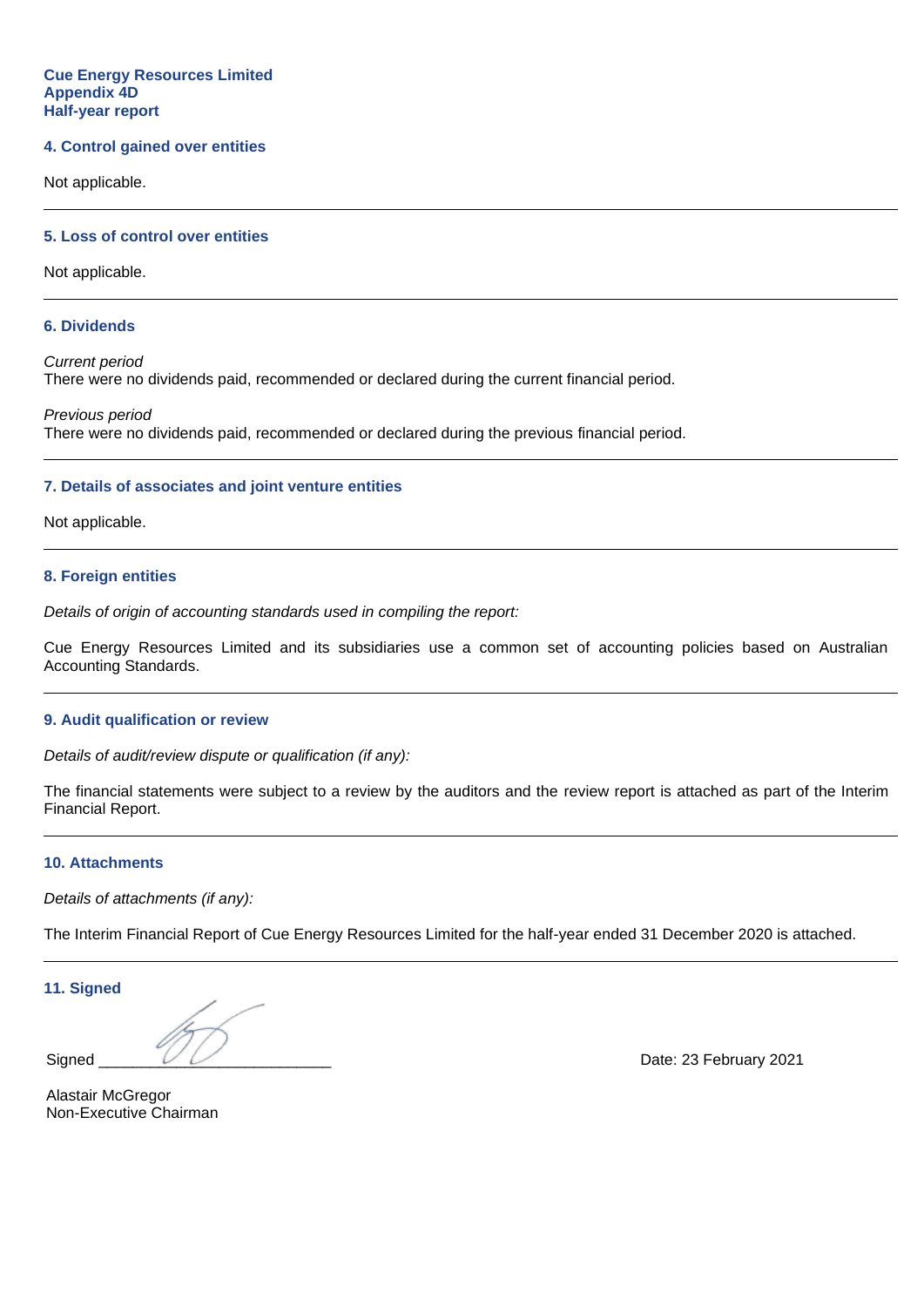## **Cue Energy Resources Limited**

**ABN 45 066 383 971**

**Interim Financial Report - 31 December 2020**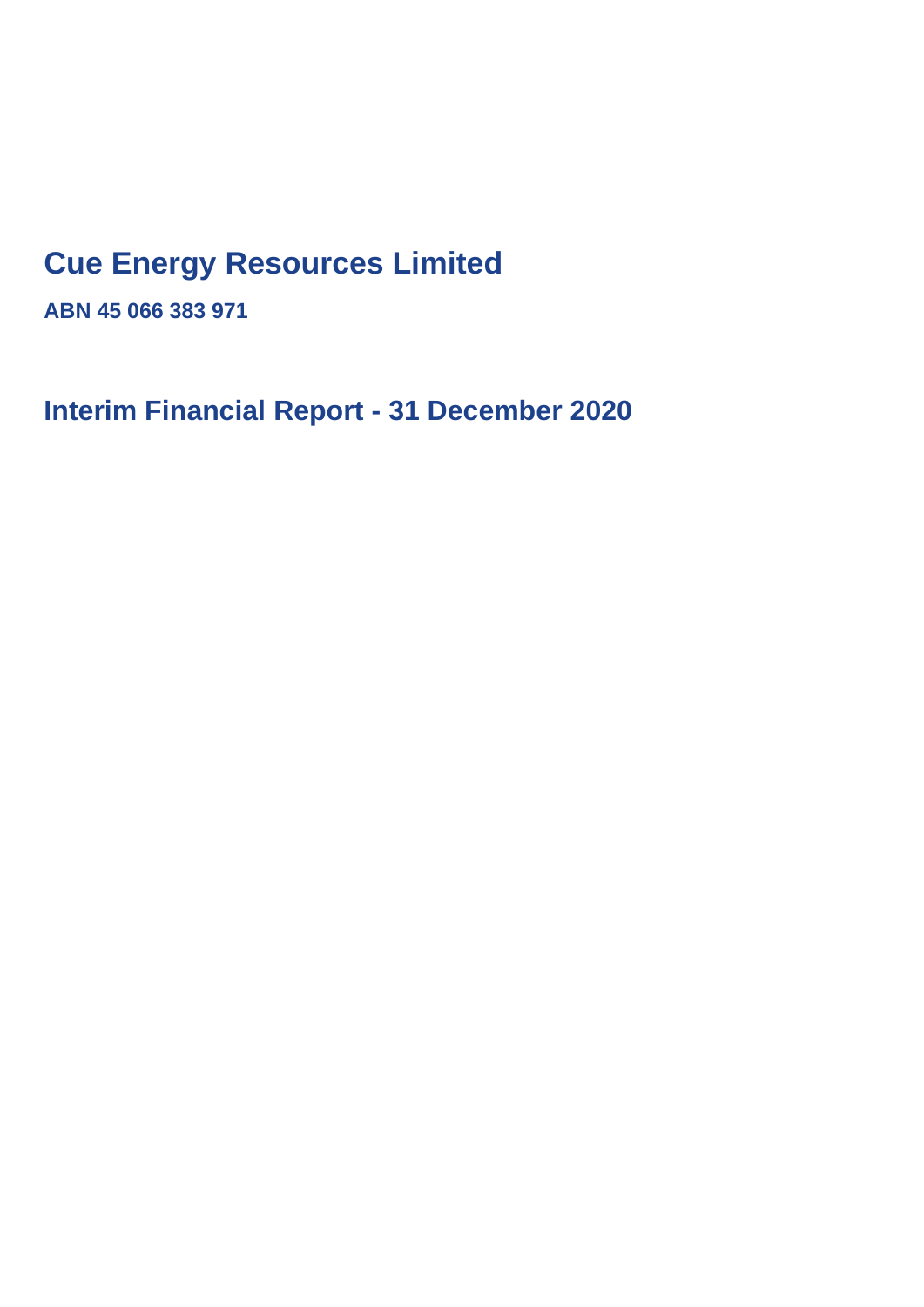#### **Cue Energy Resources Limited Contents 31 December 2020**

| Corporate directory                                                                | 2  |
|------------------------------------------------------------------------------------|----|
| <b>Activity review</b>                                                             | 3  |
| Directors' report                                                                  | 6  |
| Auditor's independence declaration                                                 | 8  |
| Condensed consolidated statement of profit or loss and other comprehensive income  | 9  |
| Condensed consolidated statement of financial position                             | 10 |
| Condensed consolidated statement of changes in equity                              | 11 |
| Condensed consolidated statement of cash flows                                     | 12 |
| Notes to the condensed consolidated financial statements                           | 13 |
| Directors' declaration                                                             | 18 |
| Independent auditor's review report to the members of Cue Energy Resources Limited | 19 |

1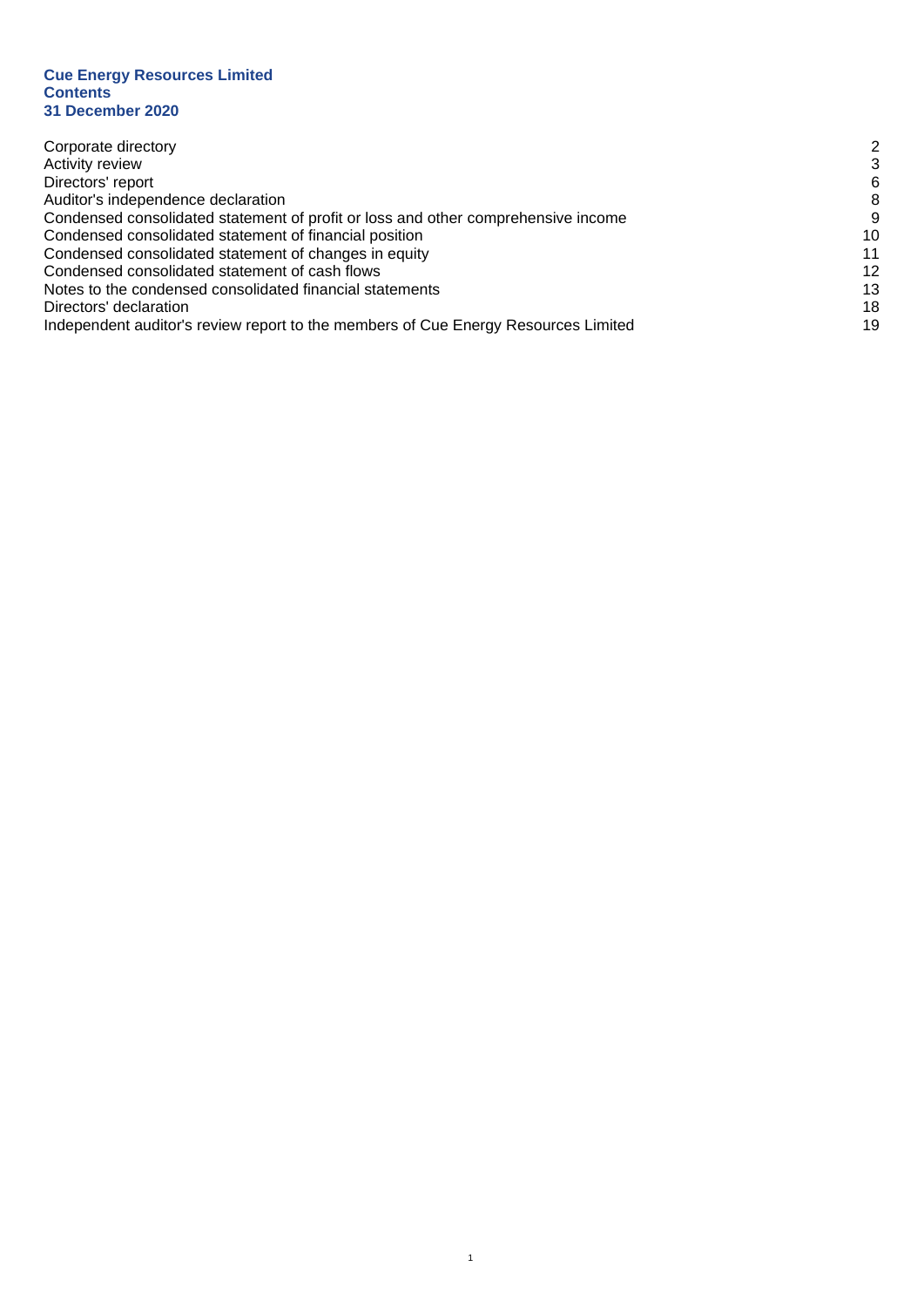#### **Cue Energy Resources Limited Corporate directory 31 December 2020**

| <b>Directors</b>                                        | Alastair McGregor (Non-Executive Chairman)<br>Andrew Jefferies (Non-Executive Director)<br>Peter Hood (Non-Executive Director)<br>Richard Malcolm (Non-Executive Director)<br>Rod Ritchie (Non-Executive Director)<br>Samuel Kellner (Non-Executive Director)<br>Marco Argentieri (Non-Executive Director) |
|---------------------------------------------------------|------------------------------------------------------------------------------------------------------------------------------------------------------------------------------------------------------------------------------------------------------------------------------------------------------------|
| <b>Chief Executive Officer</b>                          | <b>Matthew Boyall</b>                                                                                                                                                                                                                                                                                      |
| Chief Financial Officer and<br><b>Company Secretary</b> | Melanie Leydin                                                                                                                                                                                                                                                                                             |
| Registered office                                       | Level 3, 10-16 Queen Street<br>Melbourne, VIC 3000<br>Australia<br>Telephone: 61 3 8610 4000<br>Fax: 61 3 9614 2142                                                                                                                                                                                        |
| Principal place of business                             | Level 3, 10-16 Queen Street<br>Melbourne, VIC 3000<br>Australia<br>Telephone: 61 3 8610 4000<br>Fax: 61 3 9614 2142                                                                                                                                                                                        |
| Share register                                          | Computershare Investor Services Pty Limited<br>Yarra Falls, 452 Johnston Street<br>Abbotsford, VIC 3067<br>Australia<br>Telephone: 61 3 9415 5000<br>Fax: 61 3 9473 2500                                                                                                                                   |
| Auditor                                                 | <b>KPMG</b><br>Level 36, Tower Two, Collins Square<br>727 Collins Street<br>Melbourne, VIC 3008<br>Australia                                                                                                                                                                                               |
| Stock exchange listing                                  | Cue Energy Resources Limited securities are listed on the Australian Securities<br>Exchange.<br>(ASX code: CUE)                                                                                                                                                                                            |
| Website                                                 | www.cuenrg.com.au                                                                                                                                                                                                                                                                                          |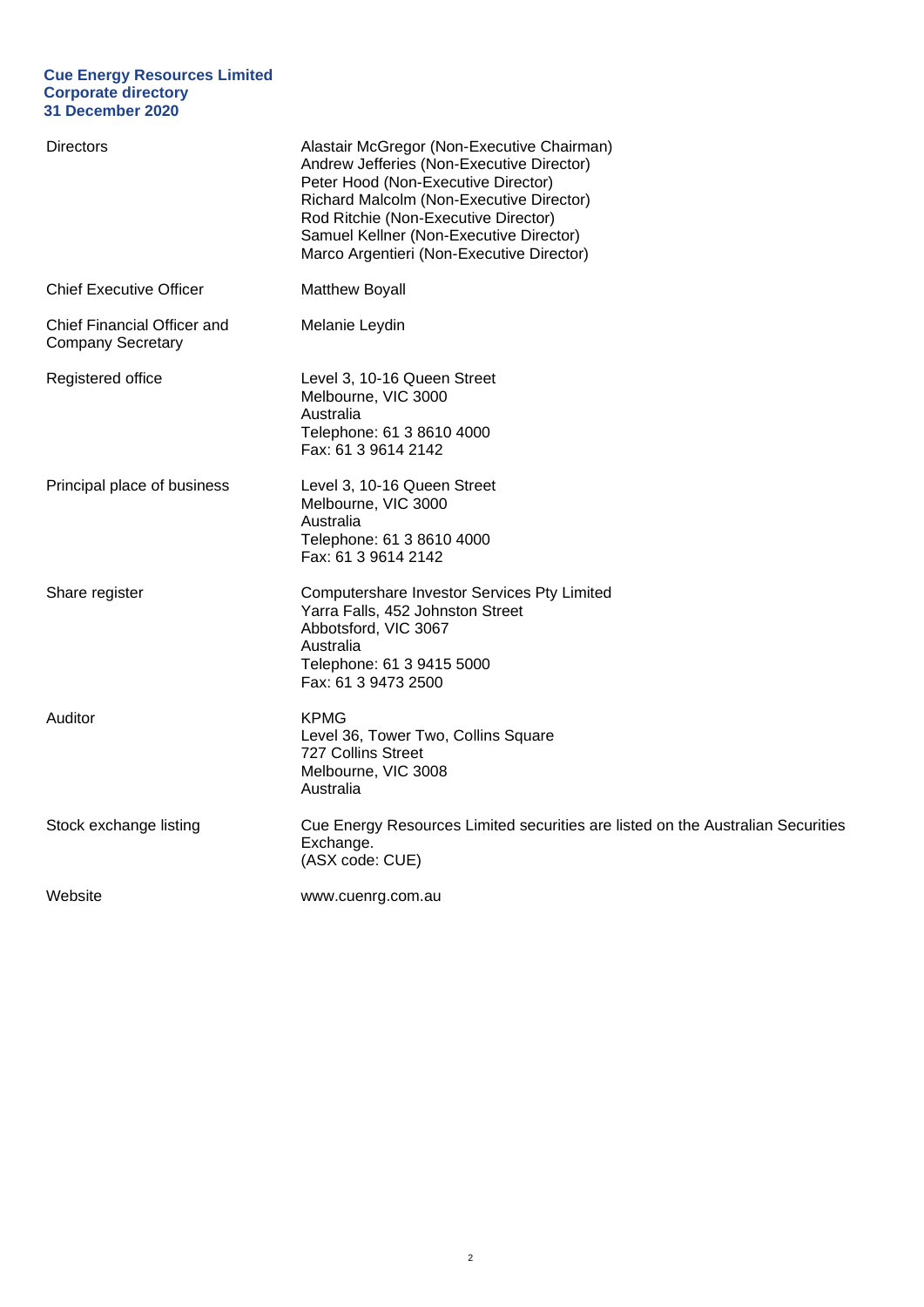## **ACTIVITY REVIEW**

## **PRODUCTION AND DEVELOPMENT**

#### **NEW ZEALAND**

#### **PMP 38160**

**Cue Interest:** 5% (Cue Taranaki Pty Ltd) **Operator:** OMV New Zealand Limited

Production from the Maari field ended the half strongly at approximately 5350 barrels of oil per day (bopd) gross. During the half, workovers were completed on production wells MR7 and MR9 to replace Electric Submersible Pumps (ESP) in both wells and production optimisation activities were undertaken. Both workovers were completed safely on time and budget.

The MR6a well, the largest producer in the field, was offline for the reporting period due to downhole equipment malfunction. Repairs on the well are due to take place during the second half of the 2021 financial year.

**PMP 38160** 

Jadestone Energy and OMV have amended the longstop date for Jadestone's acquisiton of a 69% operated working interest in Maari until April 30, 2021 to allow time for New Zealand regulatory approvals.

#### **INDONESIA**

#### **SAMPANG PSC**

**Cue Interest:** 15% (Cue Sampang Pty Ltd) **Operator:** Medco Energi Sampang Pty Ltd

Gas production from the Sampang PSC during the half was higher than the corresponding period due to the Grati onshore compressor upgrade which was completed in January 2020.

The Plan of Development (POD) for the Paus Biru Gas discovery was approved by the Indonesian Upstream regulator, SKK Migas. The approved POD consists of a single horizontal development well with an unmanned wellhead platform (WHP), connected by a subsea pipeline to the existing WHP at the Oyong field, approximately 27km away.

The joint venture is progressing early stages of the Front End Engineering and Design (FEED) phase for the Paus Biru development. Significant FEED activities and a Final Investment Decision (FID) for the development are expected to be delayed due to current COVID-19 demand changes affecting buyer's abilities to contract future gas.

**SAMPANG PSC LOCATION MAP - INDONESIA** 





TARANAKI PENINSULA LOCATION MAP - NEW ZEALAND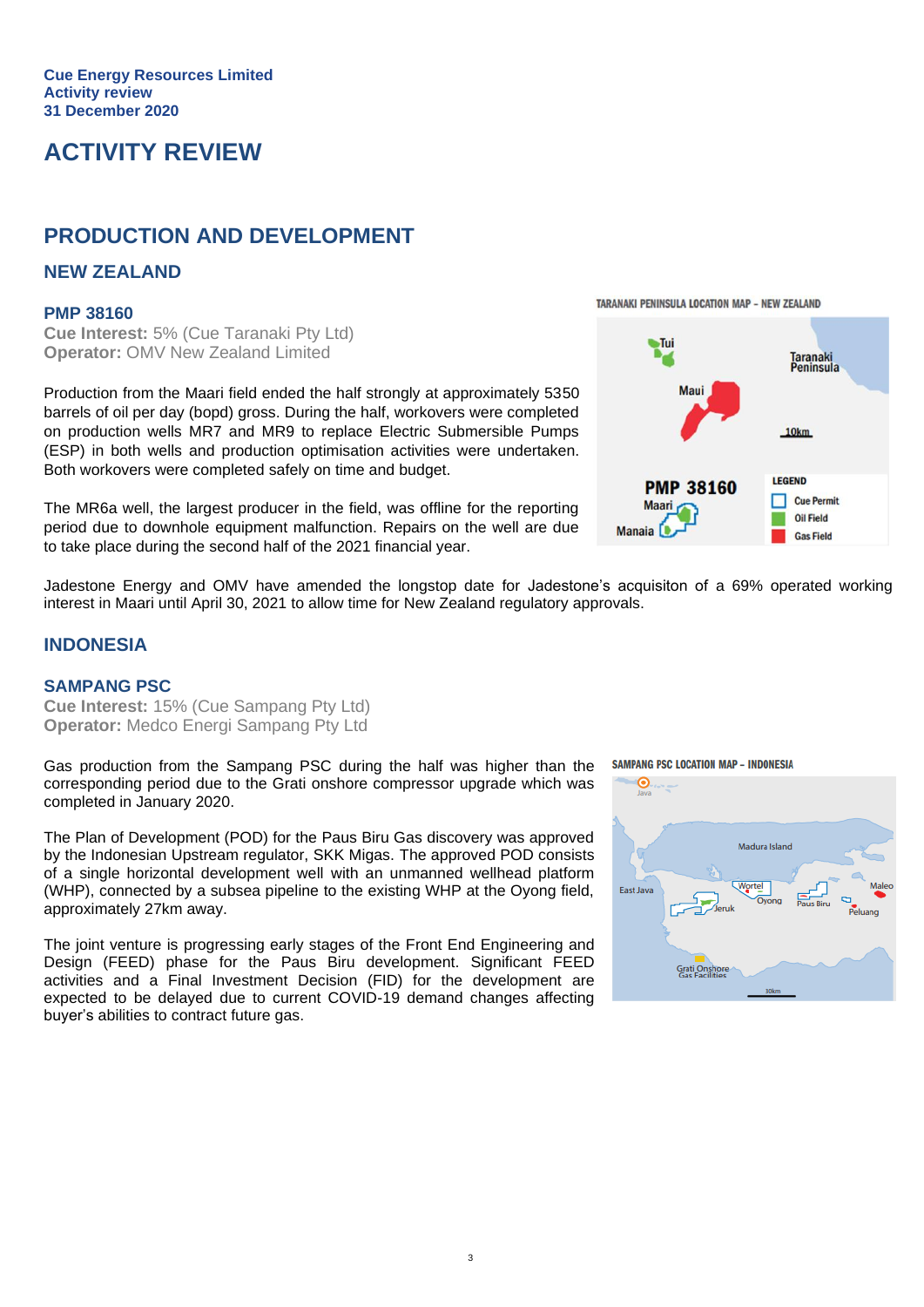#### **Cue Energy Resources Limited Activity review 31 December 2020**

#### **MAHATO PSC**

**Cue Interest:** 12.5% (Cue Mahato Pty Ltd) **Operator**: Texcal Mahato EP Ltd

Commercial production of oil has commenced from the PB field in the Mahato PSC in Indonesia and the dispute between Cue and the Joint Venture partners has been settled.

The PB-1 well is producing at approximately 600 barrels of oil per day, with the oil processed and exported through existing third party facilities. A workover of exploration well PB-2 to bring it into production and the drilling of three further development wells are expected to commence during the current quarter. The PB-1 and PB-2 wells were drilled as exploration wells in late 2019 and early 2020.

Cue and the Mahato PSC joint venture partners have agreed on a settlement to the dispute relating to the PB-1 and PB-2 wells. As part of the settlement, Cue paid a cash call of approximately US\$300,000 related to

the PB-2 exploration well. Additionally, Cue paid US\$380,000 to the joint venture. Of that amount, US\$111,000 was paid from Cue's cash reserves, with the remainder paid from Cue's share of the PSC performance bond, which was being held by the Operator.

Cue has previously paid for its participating interest in the field infrastructure, the PB-2 well workover and three upcoming development wells.

During the half studies commenced on other exploration targets within the PSC.

## **EXPLORATION**

#### **AUSTRALIA**

#### **WA-359-P**

**Cue Interest:** 21.5% (Cue Exploration Pty Ltd) **Operator:** BP Developments Australia Pty Ltd

The Ironbark-1 exploration well in WA-359-P in the Carnarvon Basin, offshore Western Australia, commenced on 31 October 2020 and drilled to a total depth of 5618m. The primary target interval was intersected at a depth of 5275 metres, with no significant hydrocarbon shows encountered in any of the target sands.

The well was plugged and abandoned, and the Ocean Apex rig departed the well location on 11 January 2021.

Analysis of the well data and results will be undertaken to understand the implications for the Deep Mungaroo play.

#### **WA-409-P**

**Cue Interest:** 20% (Cue Exploration Pty Ltd) **Operator:** BP Developments Australia Pty Ltd

During the reporting period, the joint venture continued quantitative seismic processing and is assessing the prospectivity of the permit following the Ironbark-1 well results.

4



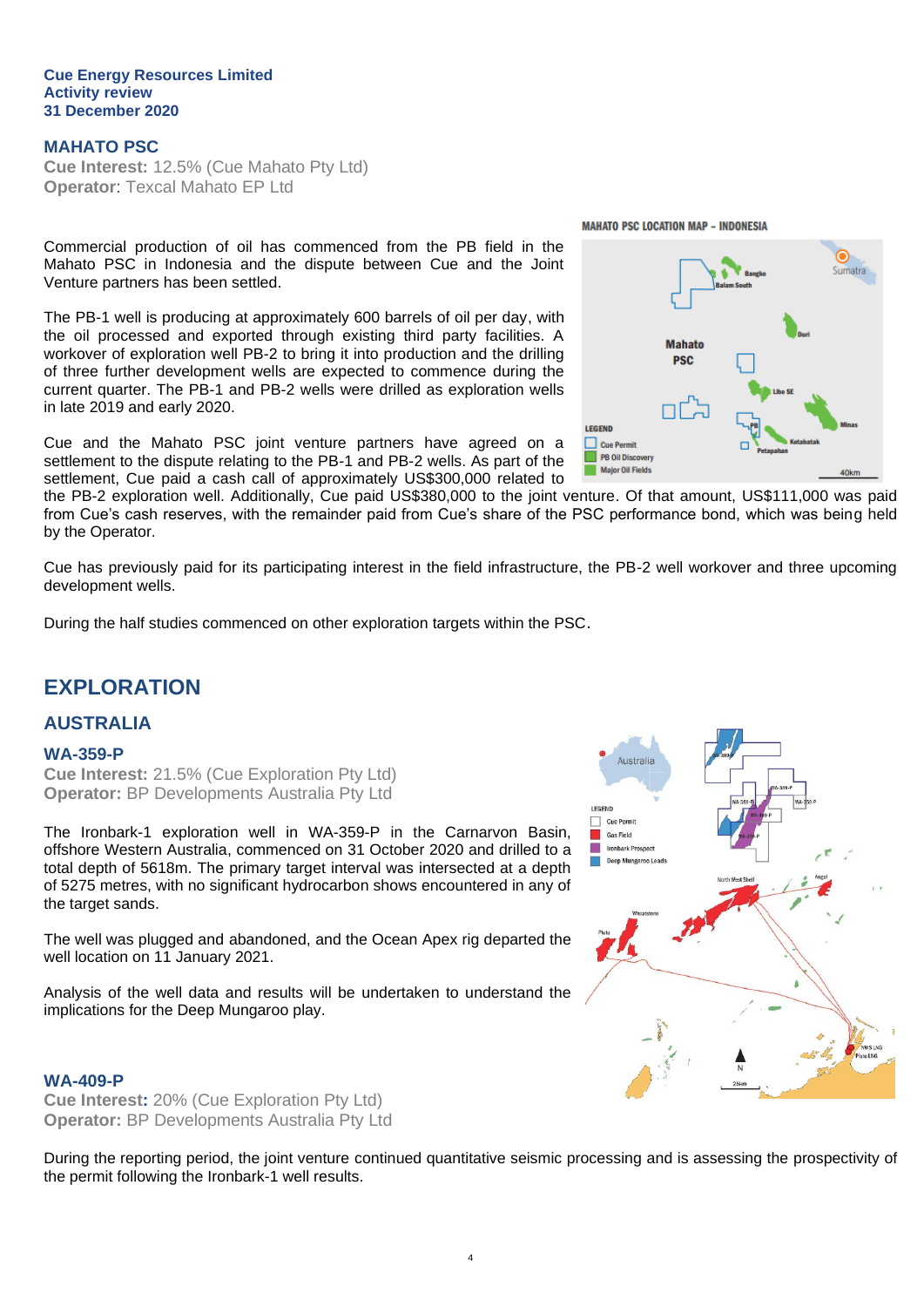#### **Cue Energy Resources Limited Activity review 31 December 2020**

#### **WA-389-P Cue Interest:** 100% (Cue Exploration Pty Ltd) **Operator:** Cue Exploration Pty Ltd

During the half, Cue completed Year 5 permit work commitments, including seismic reprocessing over a portion of the WA-389-P permit. Following the drilling of Ironbark-1, Cue is assessing the prospectivity of the permit and has submitted an application for a suspension and extension to the permit term to allow this analysis to be undertaken.

#### **INDONESIA**

#### **Mahakam Hilir PSC**

**Cue Interest:** 100% (Cue Mahakam Hilir Pty Ltd and Cue Kalimantan Pte Ltd) **Operator**: Cue Kalimantan Pte Ltd

The exploration period of the PSC is due to end in April 2021. Under the current permit terms, title transfers are not permitted. Due to the impact of this restriction and current COVID-19 restrictions, the permit is expected to be relinquished on expiry in April 2021.

## **CORPORATE**

In June 2018, Cue Energy Resources Ltd and Cue Resources Inc. were named as defendants, along with a number of other companies, in litigation in Texas, USA in relation to the Pine Mills oilfield. The case is entitled *Hammerhead Managing Partners, LLC v. Nostra Terra Oil & Gas Company, PLC, et al., In the United States District Court For the Northern District of Texas, No. 3:18-cv-1160*.

In September 2020, the parties to the litigation entered into a settlement agreement that fully and finally concluded the litigation and dismisses it in its entirety. Cue's financial contribution to the settlement was US\$350,000.

Cue is taking necessary precautions to look after the wellbeing of staff during the COVID-19 outbreak, with all staff in Melbourne and Jakarta offices continuing to work remotely.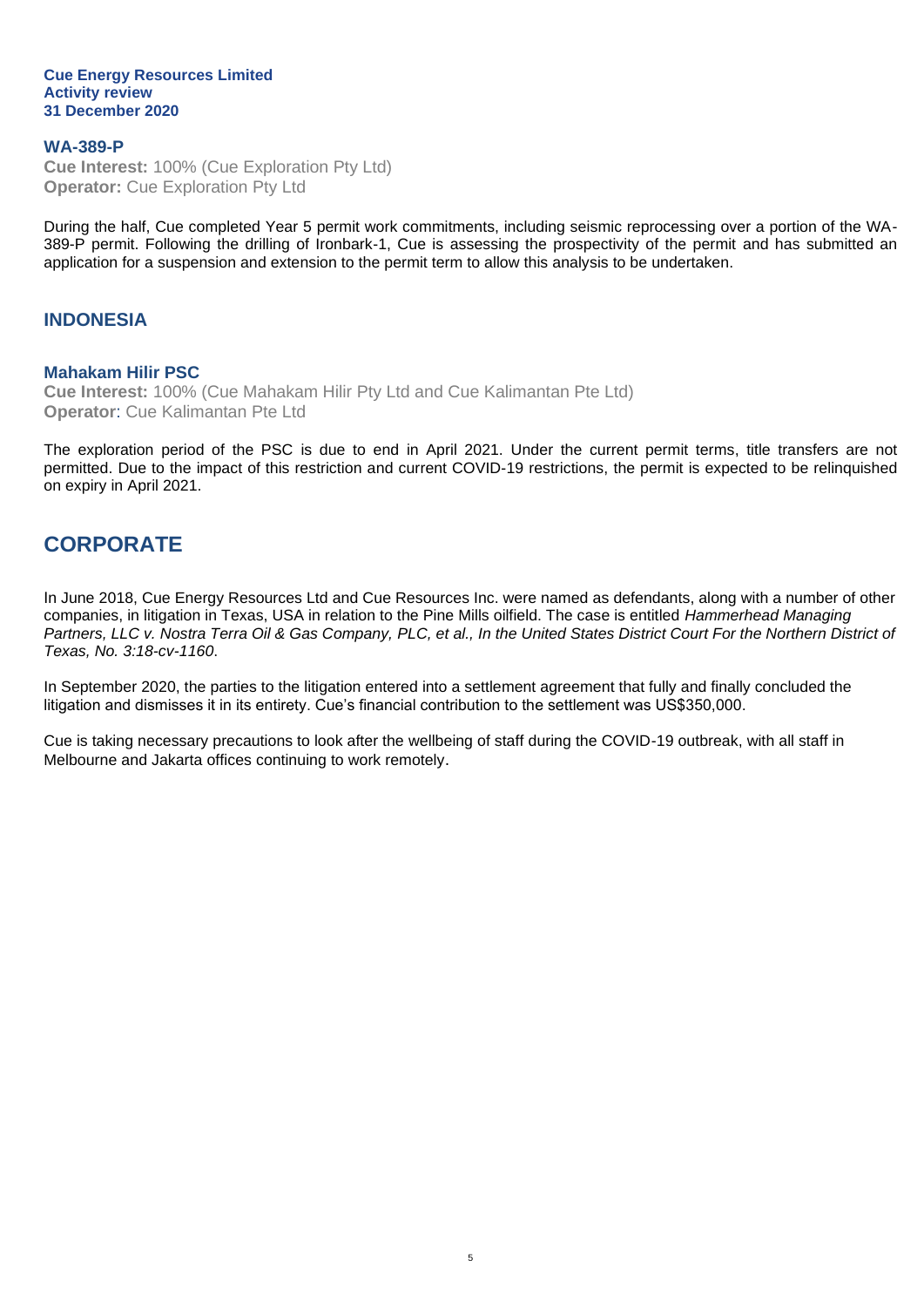#### **Cue Energy Resources Limited Directors' report 31 December 2020**

The directors present their report, together with the financial statements, on the consolidated entity consisting of Cue Energy Resources Limited (referred to hereafter as the 'company' or 'parent entity') and the entities it controlled at the end of, or during, the half-year ended 31 December 2020.

#### **Directors**

The names of Directors of the Company in office during the half year and up to the date of this report were:

Alastair McGregor Andrew Jefferies Peter Hood Richard Malcolm Rod Ritchie Samuel Kellner Marco Argentieri

#### **Chief Executive Officer**

Matthew Boyall

**Chief Financial Officer/Company Secretary** Melanie Leydin

#### **Principal activities**

The principal activities of the group are petroleum exploration, development and production.

#### **Dividends**

There were no dividends paid, recommended or declared during the current or previous financial half-year.

#### **Review of operations**

The loss for the consolidated entity after providing for income tax amounted to \$14.80 million (31 December 2019: profit of \$1.49 million). The significant operating loss was mainly attributable to \$9.83 million exploration expense on Ironbark-1 exploration well, including a provision for abandonment. The strong Australian dollar also resulted in \$2.91 million in unrealised foreign currency translation losses for the six months ending 31 December 2020.

During the half year, the Group earned production revenue of \$9.41 million (31 December 2019: \$13.92 million) and incurred production costs of \$5.60 million (31 December 2019: \$9.24 million).

The impact of Coronavirus (COVID-19) pandemic is ongoing and while there have been mixed financial and operational impacts for the Group up to 31 December 2020, it is not practical to estimate the potential impact, positive or negative, after the reporting date. The situation is rapidly developing and is dependent on measures imposed by the Australian Government and other countries, such as maintaining social distancing requirements, quarantine, travel restrictions and any economic stimulus that may be provided.

Refer to the detailed Activity review preceding this Director's report.

#### **Significant changes in the state of affairs**

On 16 July 2020, the Company issued 3,743,260 unlisted options to eligible employees under the share option scheme, exercisable at \$0.117 (11.7 cents), The options will vest on 1 July 2023 and expire on 1 July 2025.

On 19 August 2020, the Company announced the Indonesian Government approval of the Paus Biru gas field Plan of Development in the Sampang PSC and an independent certification of the contingent resources in the field.

On 29 December 2020, the Company provided an update on Ironbark-1 exploration well in WA-359-P in the Carnarvon Basin, offshore Western Australia. The primary target interval was intersected at a depth of 5,275 metres, with no significant hydrocarbon shows encountered in any of the target sands. The well was subsequently plugged and abandoned.

There were no other significant changes in the state of affairs of the consolidated entity during the financial half-year.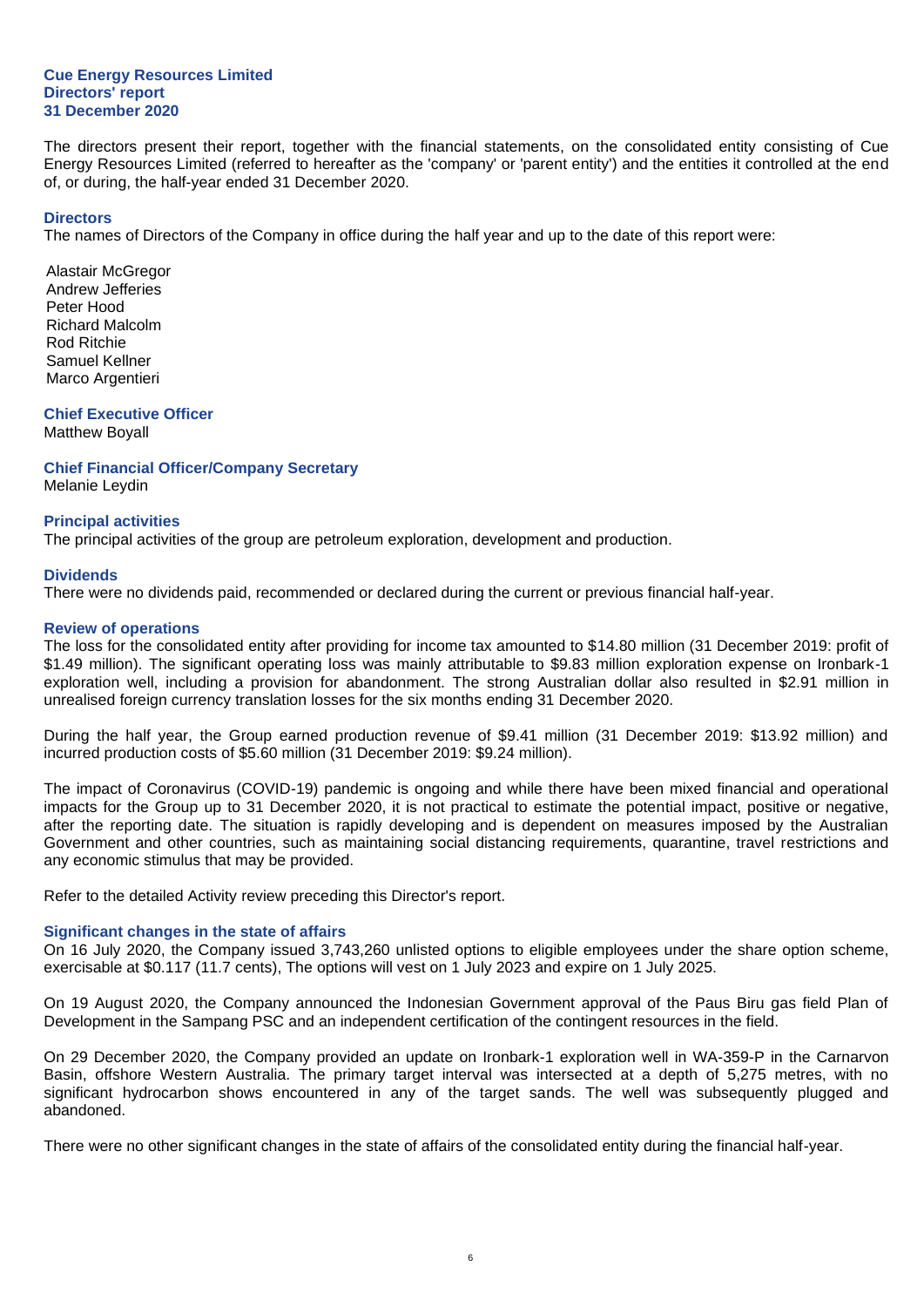#### **Cue Energy Resources Limited Directors' report 31 December 2020**

#### **Matters subsequent to the end of the financial half-year**

On 15 January 2021, the Company announced that commercial production of oil had commenced from the PB field in the Mahato PSC in Indonesia and the dispute between Cue and the Joint Venture partners had been settled.

The PB-1 well is producing at approximately 600 barrels of oil per day. The oil is processed and exported through existing third party facilities. A workover of exploration well PB-2 to bring it into production and the drilling of three further development wells are expected to commence during the current quarter.

Cue and the Mahato PSC joint venture partners agreed on a settlement to the dispute relating to the PB-1 and PB-2 wells. As part of the settlement, the Operator issued Cue with a cash call for approximately US\$300,000 for the PB-2 exploration well. Additionally, Cue paid US\$380,000 to the joint venture partners, of which US\$111,000 was paid from Cue's cash reserves, with the remainder paid from Cue's share of the PSC performance bond, which was held by the Operator. All payments have been settled by the end of January 2021.

No other matter or circumstance has arisen since 31 December 2020 that has significantly affected, or may significantly affect the consolidated entity's operations, the results of those operations, or the consolidated entity's state of affairs in future financial years.

#### **Auditor's independence declaration**

The lead auditor's independence declaration is set out on page 8 and forms part of the Directors' report for the six months ended 31 December 2020.

#### **Rounding of amounts**

The Company is a company of the kind referred to in *ASIC Corporations (Rounding in Financial/Directors' reports) Instrument 2016/191* and in accordance with that instrument, amounts in the condensed consolidated interim financial statements and Directors' report have been rounded off to the nearest thousand dollars, unless otherwise indicated.

Signed in accordance with a resolution of the directors:

 $\overline{\phantom{a}}$ 

Alastair McGregor Non-Executive Chairman

23 February 2021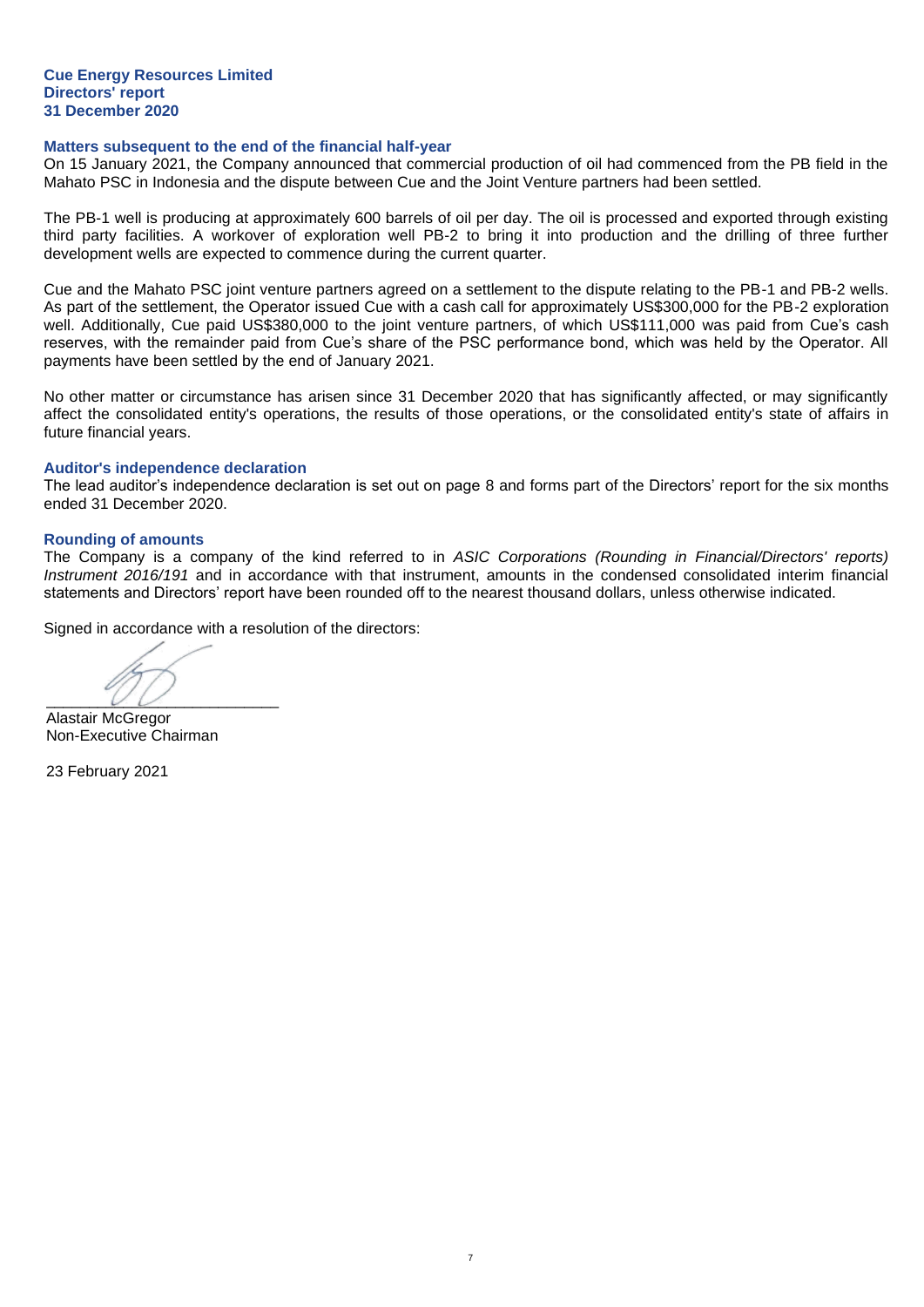

# Lead Auditor's Independence Declaration under Section 307C of the Corporations Act 2001

### To the Directors of Cue Energy Resources Limited

I declare that, to the best of my knowledge and belief, in relation to the review of Cue Energy Resources Limited for the half-year ended 31 December 2020 there have been:

- i. no contraventions of the auditor independence requirements as set out in the Corporations Act 2001 in relation to the review; and
- ii. no contraventions of any applicable code of professional conduct in relation to the review.



KPMG Vicky Carlson Partner Melbourne 23 February 2021

©2021 KPMG, an Australian partnership and a member firm of the KPMG global organisation of independent member firms affiliated with KPMG International Limited, a private English company limited by guarantee. All rights reserved. The KPMG name and logo are trademarks used under license by the independent member firms of the KPMG global organisation. Liability limited by a scheme approved under Professional Standards Legislation.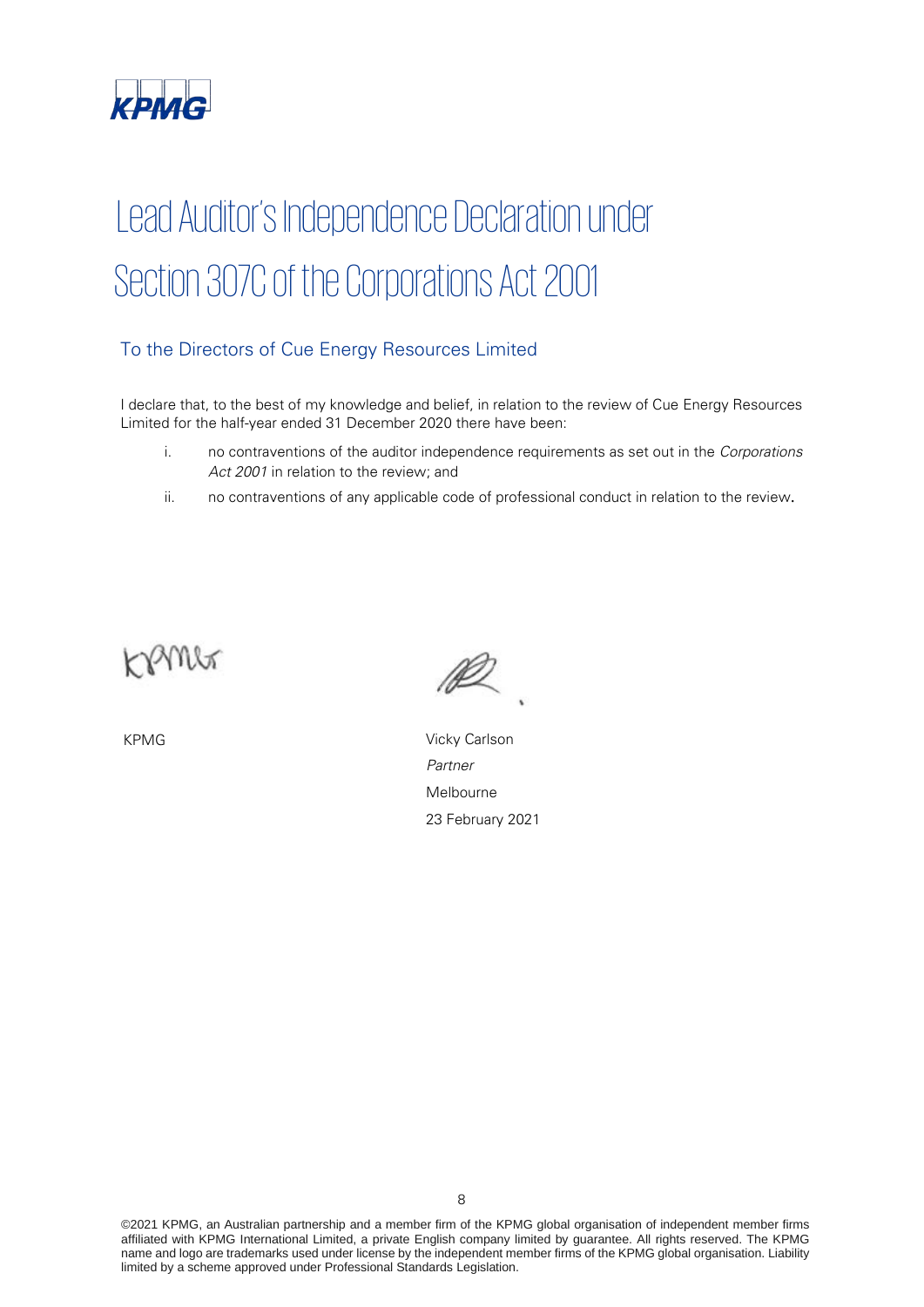#### **Cue Energy Resources Limited Condensed consolidated statement of profit or loss and other comprehensive income For the half-year ended 31 December 2020**

|                                                                                                                        |             | <b>Consolidated</b>                       |                |
|------------------------------------------------------------------------------------------------------------------------|-------------|-------------------------------------------|----------------|
|                                                                                                                        | <b>Note</b> | 31 December 31 December<br>2020<br>\$'000 | 2019<br>\$'000 |
| Revenue                                                                                                                |             |                                           |                |
| Production revenue                                                                                                     |             | 9,411                                     | 13,917         |
| <b>Production costs</b>                                                                                                |             | (5,600)                                   | (9, 243)       |
| <b>Gross profit from production</b>                                                                                    |             | 3,811                                     | 4,674          |
| Other income                                                                                                           |             | 213                                       | 905            |
| Net foreign currency exchange loss                                                                                     |             | (2,914)                                   | (162)          |
| <b>Expenses</b>                                                                                                        |             |                                           |                |
| Exploration and evaluation expenditure                                                                                 |             | (10,099)                                  | (1, 137)       |
| Administration expenses<br>Share-based payments                                                                        | 4           | (2,160)<br>(93)                           | (945)<br>(83)  |
|                                                                                                                        |             |                                           |                |
| Profit/(loss) before income tax expense                                                                                |             | (11, 242)                                 | 3,252          |
| Income tax expense                                                                                                     |             | (3, 555)                                  | (1,767)        |
| Profit/(loss) after income tax expense for the half-year attributable to the<br>owners of Cue Energy Resources Limited |             | (14, 797)                                 | 1,485          |
| Other comprehensive income                                                                                             |             |                                           |                |
| Items that may be reclassified subsequently to profit or loss                                                          |             |                                           |                |
| Foreign currency translation                                                                                           |             | (975)                                     | $\overline{7}$ |
| Other comprehensive income for the half-year, net of tax                                                               |             | (975)                                     | $\overline{7}$ |
| Total comprehensive income for the half-year attributable to the owners of                                             |             |                                           |                |
| <b>Cue Energy Resources Limited</b>                                                                                    |             | (15, 772)                                 | 1,492          |
|                                                                                                                        |             | <b>Cents</b>                              | <b>Cents</b>   |
| Basic earnings/(loss) per share                                                                                        |             | (2.12)                                    | 0.21           |
| Diluted earnings/(loss) per share                                                                                      |             | (2.12)                                    | 0.21           |
|                                                                                                                        |             |                                           |                |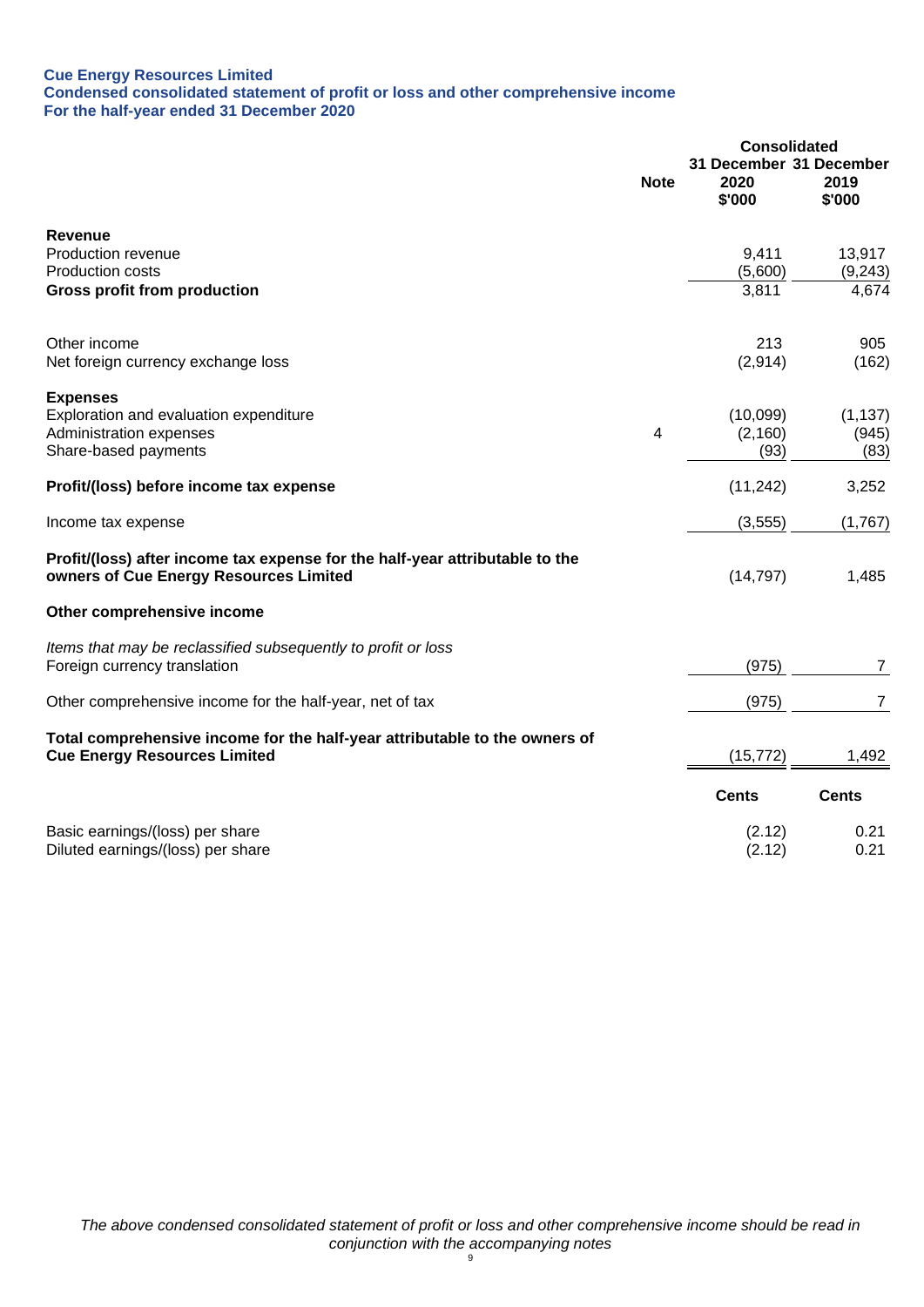#### **Cue Energy Resources Limited Condensed consolidated statement of financial position As at 31 December 2020**

|                                                          |                | <b>Consolidated</b>           |                        |  |
|----------------------------------------------------------|----------------|-------------------------------|------------------------|--|
|                                                          | <b>Note</b>    | 31 December<br>2020<br>\$'000 | 30 June 2020<br>\$'000 |  |
| <b>Assets</b>                                            |                |                               |                        |  |
| <b>Current assets</b>                                    |                |                               |                        |  |
| Cash and cash equivalents                                |                | 16,712                        | 19,936                 |  |
| Restricted cash                                          |                | 8,914                         | 12,008                 |  |
| Trade and other receivables                              |                | 5,352                         | 4,715                  |  |
| Inventories                                              |                | 120                           | 458                    |  |
| <b>Total current assets</b>                              |                | 31,098                        | 37,117                 |  |
| <b>Non-current assets</b>                                |                |                               |                        |  |
| Other financial assets                                   |                | 5,097                         | 5,713                  |  |
| Property, plant and equipment                            |                | 54<br>49                      | 64<br>90               |  |
| Right-of-use assets<br>Exploration and evaluation assets |                |                               | 4,605                  |  |
| Production properties                                    |                | 16,097                        | 18,682                 |  |
| Development assets                                       | 5              | 6,650                         |                        |  |
| Deferred tax asset                                       |                | 2,694                         | 2,888                  |  |
| Total non-current assets                                 |                | 30,641                        | 32,042                 |  |
| <b>Total assets</b>                                      |                | 61,739                        | 69,159                 |  |
| <b>Liabilities</b>                                       |                |                               |                        |  |
| <b>Current liabilities</b>                               |                |                               |                        |  |
| Trade and other payables                                 |                | 4,467                         | 2,044                  |  |
| Lease liabilities                                        |                | 53                            | 80                     |  |
| <b>Tax liabilities</b>                                   |                | 2,186                         | 2,287                  |  |
| Provisions                                               | 6              | 5,793                         | 140                    |  |
| <b>Total current liabilities</b>                         |                | 12,499                        | 4,551                  |  |
| <b>Non-current liabilities</b>                           |                |                               |                        |  |
| Lease liabilities                                        |                |                               | 16                     |  |
| Deferred tax liabilities                                 |                | 5,292                         | 4,058                  |  |
| Provisions                                               |                | 16,063                        | 16,970                 |  |
| Total non-current liabilities                            |                | 21,355                        | 21,044                 |  |
| <b>Total liabilities</b>                                 |                | 33,854                        | 25,595                 |  |
| <b>Net assets</b>                                        |                | 27,885                        | 43,564                 |  |
| <b>Equity</b>                                            |                |                               |                        |  |
| Contributed equity                                       |                | 152,416                       | 152,416                |  |
| Reserves                                                 | $\overline{7}$ | (799)                         | 83                     |  |
| <b>Accumulated losses</b>                                |                | (123, 732)                    | (108, 935)             |  |
| <b>Total equity</b>                                      |                | 27,885                        | 43,564                 |  |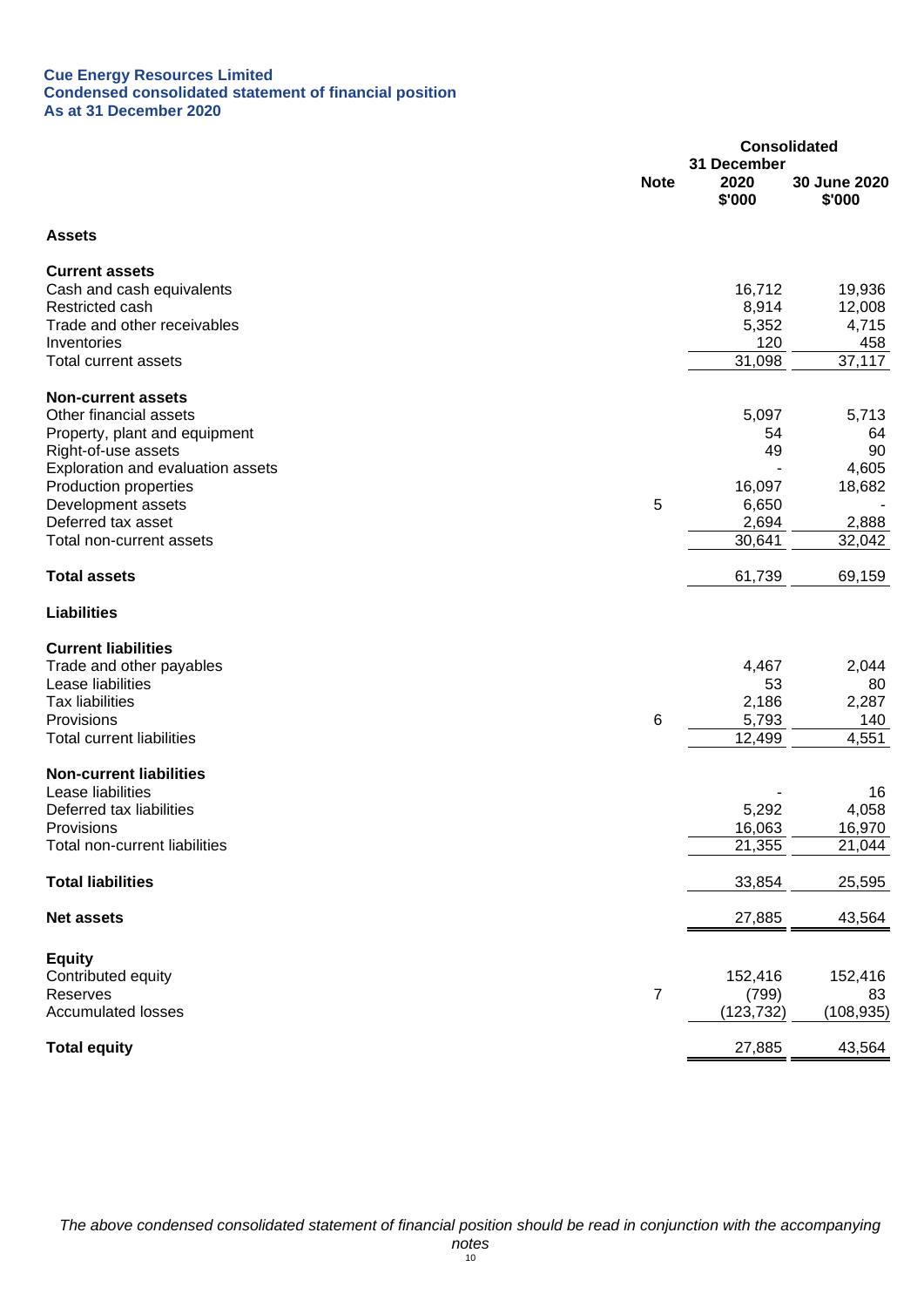#### **Cue Energy Resources Limited Condensed consolidated statement of changes in equity For the half-year ended 31 December 2020**

|                                                                                                               | <b>Contributed</b><br>equity | <b>Reserves</b> | Accumulated<br><b>losses</b> | <b>Total equity</b> |
|---------------------------------------------------------------------------------------------------------------|------------------------------|-----------------|------------------------------|---------------------|
| <b>Consolidated</b>                                                                                           | \$'000                       | \$'000          | \$'000                       | \$'000              |
| Balance at 1 July 2019                                                                                        | 152,416                      | (750)           | (110, 252)                   | 41,414              |
| Profit after income tax expense for the half-year<br>Other comprehensive income for the half-year, net of tax |                              |                 | 1.485                        | 1,485               |
| Total comprehensive income for the half-year                                                                  |                              |                 | 1.485                        | 1,492               |
| Transactions with owners in their capacity as owners:<br>Share-based payments<br>Transfer                     |                              | 83<br>(5)       | 5                            | 83                  |
| Balance at 31 December 2019                                                                                   | 152,416                      | (665)           | (108, 762)                   | 42,989              |

| <b>Consolidated</b>                                                                                         | <b>Contributed</b><br>equity<br>\$'000 | <b>Reserves</b><br>\$'000 | Accumulated<br>losses<br>\$'000 | <b>Total equity</b><br>\$'000 |
|-------------------------------------------------------------------------------------------------------------|----------------------------------------|---------------------------|---------------------------------|-------------------------------|
| Balance at 1 July 2020                                                                                      | 152,416                                | 83                        | (108, 935)                      | 43,564                        |
| Loss after income tax expense for the half-year<br>Other comprehensive income for the half-year, net of tax |                                        | (975)                     | (14,797)                        | (14, 797)<br>(975)            |
| Total comprehensive income for the half-year                                                                |                                        | (975)                     | (14, 797)                       | (15, 772)                     |
| Transactions with owners in their capacity as owners:<br>Share-based payments                               |                                        | 93                        |                                 | 93                            |
| Balance at 31 December 2020                                                                                 | 152,416                                | (799)                     | (123,732)                       | 27,885                        |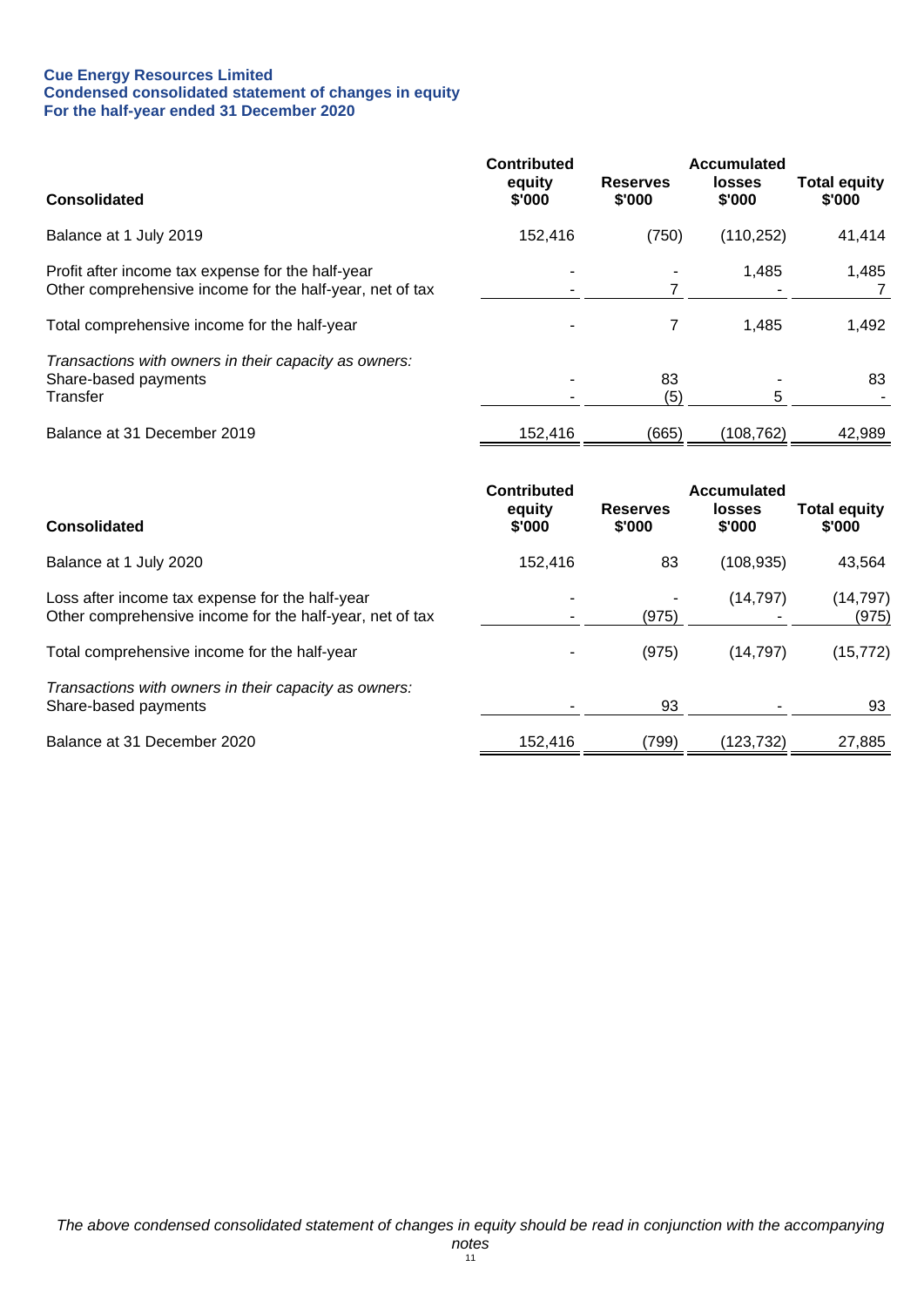#### **Cue Energy Resources Limited Condensed consolidated statement of cash flows For the half-year ended 31 December 2020**

|                                                                                           | <b>Consolidated</b>                       |                |
|-------------------------------------------------------------------------------------------|-------------------------------------------|----------------|
|                                                                                           | 31 December 31 December<br>2020<br>\$'000 | 2019<br>\$'000 |
|                                                                                           |                                           |                |
| Cash flows from operating activities                                                      |                                           |                |
| Receipts from customers                                                                   | 8,862                                     | 11,996         |
| Interest received                                                                         | 23                                        | 254            |
| Payments to suppliers (inclusive of GST)                                                  | (5,033)                                   | (5, 117)       |
| Exploration and evaluation expenditure                                                    | (2,698)                                   | (1, 287)       |
| Income tax paid                                                                           | (2,021)                                   | (2, 251)       |
| Royalties paid                                                                            | (60)                                      | (367)          |
| Other receipts                                                                            |                                           | 451            |
| Net cash from/(used in) operating activities                                              | (927)                                     | 3,679          |
| Cash flows from investing activities                                                      |                                           |                |
| Payments for production properties                                                        | (92)                                      | (530)          |
| Payments for development assets                                                           | (2, 395)                                  |                |
| Payments for exploration and evaluation assets                                            |                                           | (4)            |
| Payments for plant and equipment                                                          | (5)                                       | (25)           |
| Net cash used in investing activities                                                     | (2, 492)                                  | (559)          |
| <b>Cash flows from financing activities</b>                                               |                                           |                |
| Payments of principal element of lease liabilities                                        | (43)                                      | (44)           |
| Net cash used in financing activities                                                     | (43)                                      | (44)           |
| Net increase/(decrease) in cash and cash equivalents and restricted cash                  | (3,462)                                   | 3,076          |
| Cash and cash equivalents and restricted cash at the beginning of the financial half-year | 31,944                                    | 26,194         |
| Effects of exchange rate changes on cash and cash equivalents and restricted cash         | (2,856)                                   | (155)          |
|                                                                                           |                                           |                |
| Cash and cash equivalents and restricted cash at the end of the financial half-year       | 25,626                                    | 29,115         |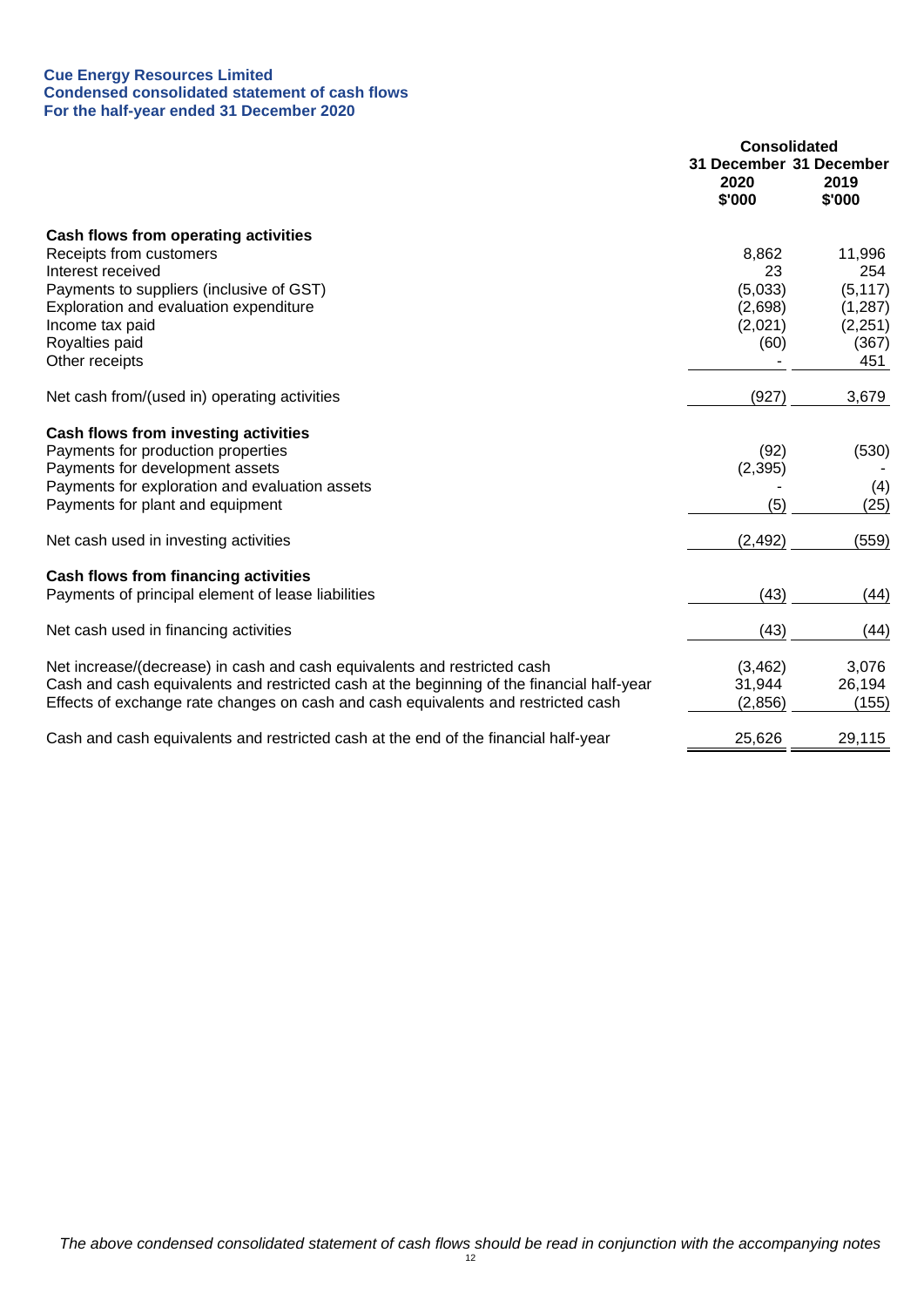#### **Note 1. General information**

The financial statements cover Cue Energy Resources Limited as a consolidated entity consisting of Cue Energy Resources Limited and the entities it controlled at the end of, or during, the half-year. The financial statements are presented in Australian dollars, which is Cue Energy Resources Limited's functional and presentation currency.

Cue Energy Resources Limited is a listed public company limited by shares, incorporated and domiciled in Australia, whose shares are publicly traded on the Australian Securities Exchange.

A description of the nature of the consolidated entity's operations and its principal activities are included in the directors' report, which is not part of the financial statements.

The financial statements were authorised for issue, in accordance with a resolution of directors, on 23 February 2021.

#### **Note 2. Summary of significant accounting policies**

These general purpose financial statements for the interim half-year reporting period ended 31 December 2020 have been prepared in accordance with Australian Accounting Standard AASB 134 'Interim Financial Reporting' and the Corporations Act 2001, as appropriate for for-profit oriented entities. Compliance with AASB 134 ensures compliance with International Financial Reporting Standard IAS 34 'Interim Financial Reporting'.

These general purpose financial statements do not include all the notes of the type normally included in annual financial statements. Accordingly, these financial statements are to be read in conjunction with the annual report for the year ended 30 June 2020.

The principal accounting policies adopted are consistent with those of the previous financial year and corresponding interim reporting period, unless otherwise stated.

The significant judgements made by management in applying the Group's accounting policies and the key sources of estimation uncertainty were the same as those described in the last annual financial statements. The impact of the COVID-19 Pandemic continues to cause volatility in Australian and international markets and impacts global oil prices. There continues to be significant uncertainty around the breadth and duration of business disruptions related to COVID-19, and management continue monitor its impact.

#### **New Accounting Standards and Interpretations not yet mandatory or early adopted**

Australian Accounting Standards and Interpretations that have recently been issued or amended but are not yet mandatory, have not been early adopted by the consolidated entity for the period ended 31 December 2020.

#### **Note 3. Financial reporting by segments**

#### *Segment Information*

AASB 8 requires operating segments to be identified on the basis of internal reports about components of the Group that are regularly reviewed and used by the Board of Directors (who are identified as the Chief Operating Decision Makers ("CODM")) in assessing performance and in determining the allocation of resources.

The CODM assesses the performance of the operating segments based upon a measure of earnings before interest expense, tax, impairments, exploration and evaluation expenditure, depreciation and amortisation. The accounting policies adopted for internal reporting to the CODM are consistent with those adopted in the Group financial statements.

At reporting date, the Group operates primarily in Australia but also has international operations in Indonesia and New Zealand.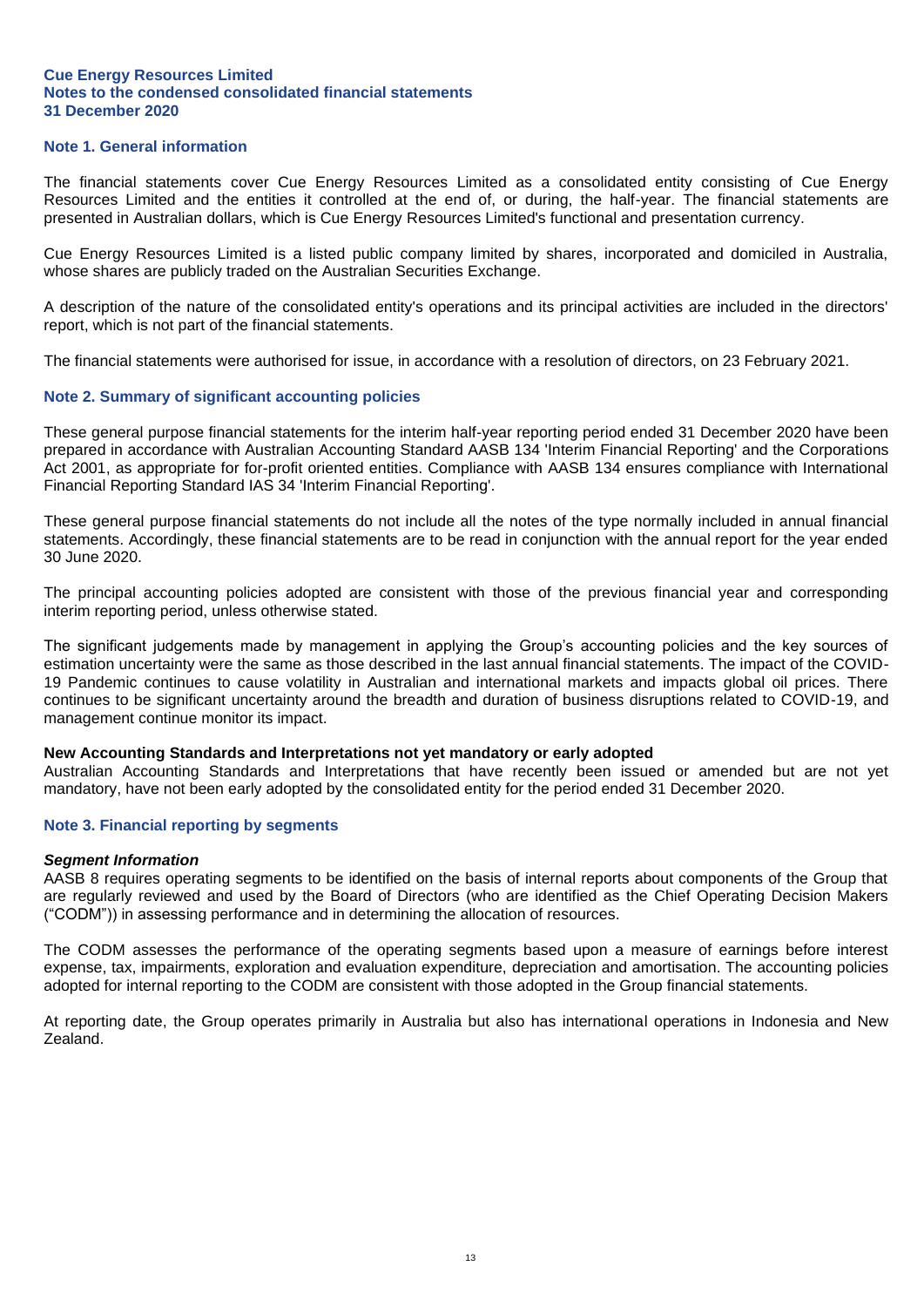#### **Note 3. Financial reporting by segments (continued)**

**Total 30 June 2020 Liabilities 633 11,007 13,955 25,595**

Information regarding the Group's reportable segments is presented below:

|                                               |           | <b>Geographical location</b> |           |        |
|-----------------------------------------------|-----------|------------------------------|-----------|--------|
|                                               | Australia | ΝZ                           | Indonesia | Total  |
| 2020                                          | \$'000    | \$'000                       | \$'000    | \$'000 |
| Revenue                                       |           |                              |           |        |
| Production revenue from continuing operations |           | 2,730                        | 6,681     | 9,411  |
| Total segment revenue                         |           | 2.730                        | 6,681     | 9,411  |
| Earnings before interest expense, tax,        |           |                              |           |        |
| impairments, E&E expenditure, depreciation    |           |                              |           |        |
| and amortisation                              | (4, 381)  | 829                          | 4,191     | 639    |
|                                               |           |                              |           |        |
|                                               |           | <b>Geographical location</b> |           |        |
|                                               | Australia | ΝZ                           | Indonesia | Total  |
| 2019                                          | \$'000    | \$'000                       | \$'000    | \$'000 |
| <b>Revenue</b>                                |           |                              |           |        |
| Production revenue from continuing operations |           | 6,698                        | 7,219     | 13,917 |
| Total segment revenue                         |           | 6,698                        | 7,219     | 13,917 |
| Earnings before interest expense, tax,        |           |                              |           |        |
| impairments, E&E expenditure, depreciation    |           |                              |           |        |
| and amortisation                              | (895)     | 2,201                        | 5,639     | 6,945  |
|                                               |           |                              |           |        |
|                                               |           |                              |           |        |
|                                               |           | <b>Geographical location</b> |           |        |
|                                               | Australia | ΝZ                           | Indonesia | Total  |
|                                               | \$'000    | \$'000                       | \$'000    | \$'000 |
| <b>TOTAL SEGMENT ASSETS</b>                   |           |                              |           |        |
| <b>Current assets</b>                         | 23,651    | 2,298                        | 5,149     | 31,098 |
| Non-current assets                            | 91        | 13,613                       | 16,937    | 30,641 |
| <b>Total 31 December 2020 Assets</b>          | 23,742    | 15,911                       | 22,086    | 61,739 |
| <b>Current assets</b>                         | 28,982    | 789                          | 7,346     | 37,117 |
| Non-current assets                            | 123       | 14,970                       | 16,949    | 32,042 |
| Total 30 June 2020 Assets                     | 29,105    | 15,759                       | 24,295    | 69,159 |
|                                               |           |                              |           |        |
| TOTAL SEGMENT LIABILITIES                     |           |                              |           |        |
| <b>Current liabilities</b>                    | 8,204     | 812                          | 3,483     | 12,499 |
| Non-current liabilities                       | 44        | 10,153                       | 11,158    | 21,355 |
| <b>Total 31 December 2020 Liabilities</b>     | 8,248     | 10,965                       | 14,641    | 33,854 |
| <b>Current liabilities</b>                    | 536       | 692                          | 3,323     | 4,551  |

Non-current liabilities<br>
Total 30 June 2020 Liabilities<br>
Total 30 June 2020 Liabilities<br>
25,595<br>
25,595<br>
25,595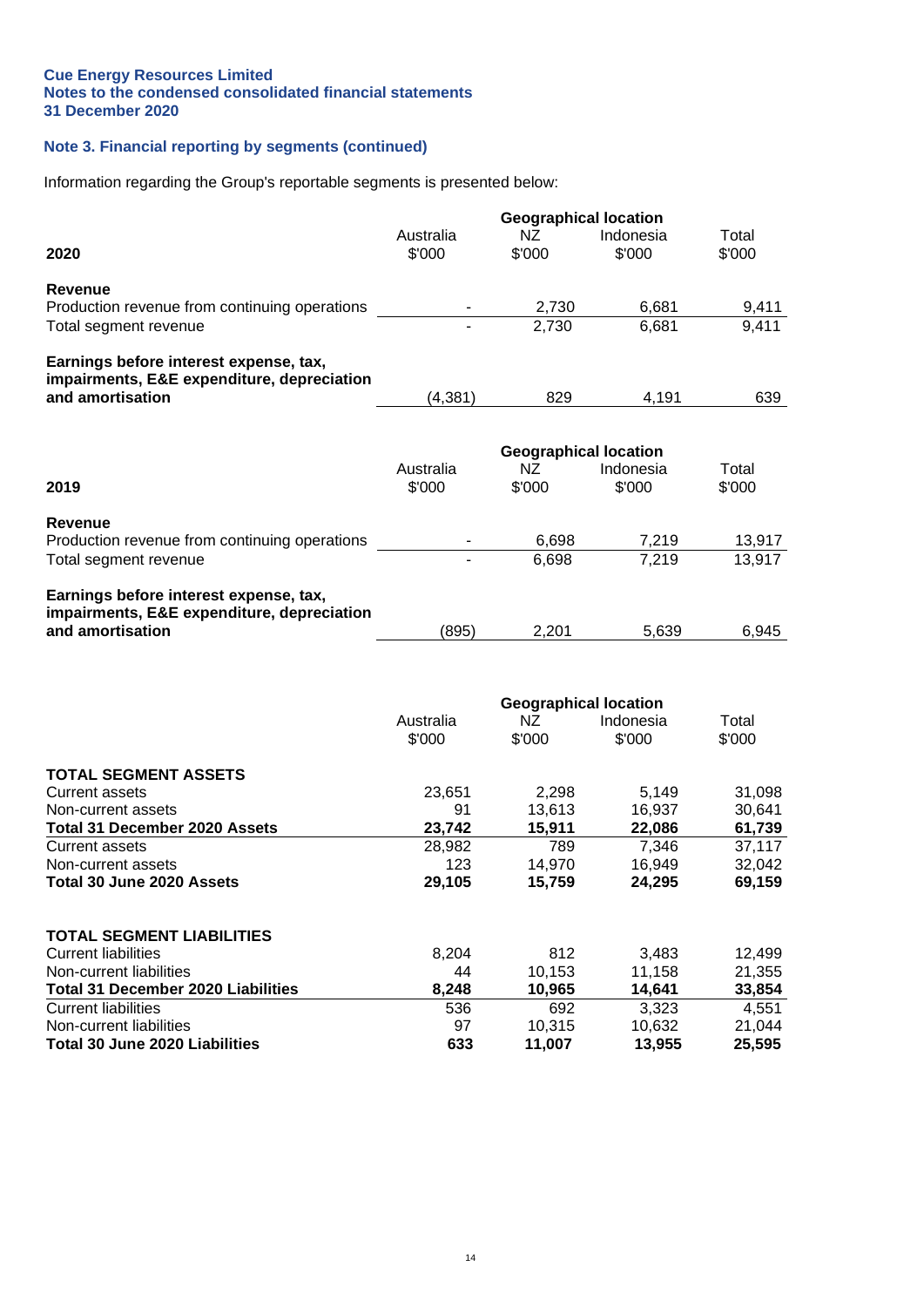#### **Note 3. Financial reporting by segments (continued)**

Reconciliation of earnings before interest expense, tax, impairments, exploration and evaluation expenditure, depreciation and amortisation to Profit before Income Tax:

|                                                                                            | <b>Consolidated</b>     |                |
|--------------------------------------------------------------------------------------------|-------------------------|----------------|
|                                                                                            | 31 December 31 December |                |
|                                                                                            | 2020<br>\$'000          | 2019<br>\$'000 |
| Earnings before interest expense, tax, impairments, exploration and evaluation expenditure |                         |                |
| (E&E), depreciation and amortisation                                                       | 639                     | 6.945          |
| Amortisation and depreciation expenses                                                     | (1,780)                 | (2, 553)       |
| Exploration and evaluation expenditure                                                     | (10,099)                | (1, 137)       |
| Interest expense                                                                           | (2                      | (3)            |
| Profit/(loss) before income tax expense                                                    | (11,242)                | 3,252          |

#### **Note 4. Administration expenses**

|                                               | Consolidated<br>2020<br>\$'000 | 31 December 31 December<br>2019<br>\$'000 |
|-----------------------------------------------|--------------------------------|-------------------------------------------|
| Depreciation of property, plant and equipment | 39                             | 33                                        |
| Employee expenses                             | 459                            | 517                                       |
| Superannuation contribution expense           | 35                             | 33                                        |
| Lease expenses                                | 12                             | 18                                        |
| Legal expenses                                | 525                            | 17                                        |
| Other expenses                                | 277                            | 249                                       |
| Business development expenses                 | 318                            | 75                                        |
| Finance costs                                 | 2                              | 3                                         |
| Once-off settlement expenses                  | 493                            |                                           |
| Total administration expenses                 | 2,160                          | 945                                       |

#### **Note 5. Non-current assets - development assets**

|                    | 31 December    | <b>Consolidated</b>    |  |
|--------------------|----------------|------------------------|--|
|                    | 2020<br>\$'000 | 30 June 2020<br>\$'000 |  |
| Sampang Paus Biru  | 3,452          |                        |  |
| Mahato development | 3,198          | ۰                      |  |
|                    | 6,650          | -                      |  |

During the six month ending 31 December 2020, Paus Biru gas field Plan of Development in the Sampang PSC was approved by the Indonesian Government. The Company subsequently reclassified and transferred the exploration and evaluation assets to Development assets.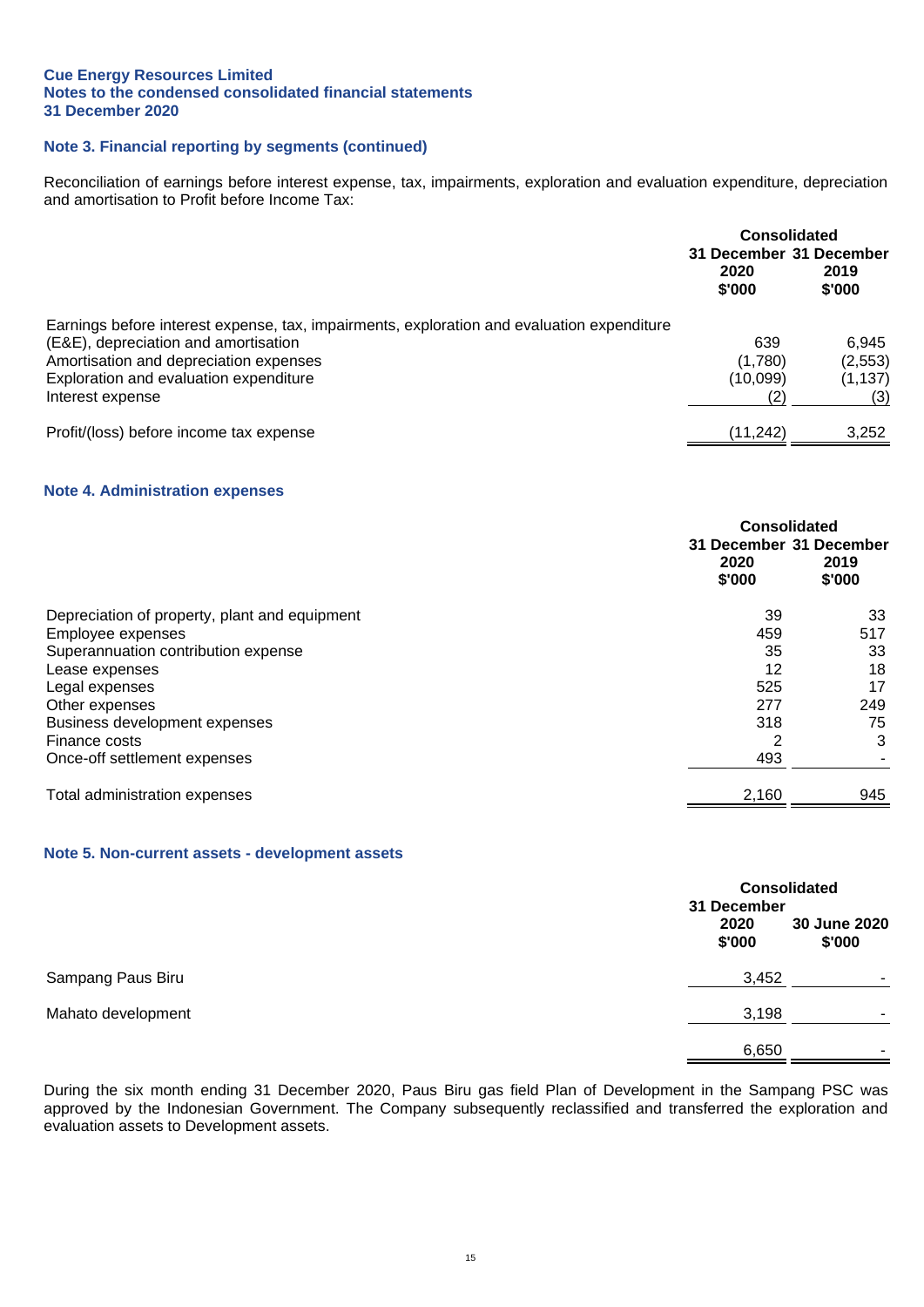#### **Note 5. Non-current assets - development assets (continued)**

Mahato development assets include the PB-1 and PB-2 wells which were drilled as exploration wells in late 2019 and early 2020. Subsequent to the half year ending 31 December 2020, the PB-1 well is producing at approximately 600 barrels of oil per day, with the oil processed and exported through existing third party facilities. A workover of exploration well PB-2 to bring it into production and the drilling of three further development wells is expected to commence during Q1 2021.

As the Mahato assets entered the development phase during this reporting period, the Company had an obligation for its share of restoration provision. However as at 31 December 2020, the operator had not cash called for any restoration funds nor this costs could be reliably measured.

#### **Note 6. Current liabilities - provisions**

|                                                       | 31 December    | <b>Consolidated</b>    |  |
|-------------------------------------------------------|----------------|------------------------|--|
|                                                       | 2020<br>\$'000 | 30 June 2020<br>\$'000 |  |
| Annual leave                                          | 140            | 117                    |  |
| Long service leave<br>Ironbark abandonment provision* | 78<br>5,575    | 23                     |  |
|                                                       | 5,793          | 140                    |  |

\*On 29 December 2020, the Company announced no significant hydrocarbon shows encountered in any of the target sands at Ironbark-1 exploration well. The operator began to plug and abandon the well. Consequently the Company recognised a provision for abandonment as at 31 December 2020.

#### **Note 7. Equity - reserves**

|                                            | 31 December    | <b>Consolidated</b>    |  |
|--------------------------------------------|----------------|------------------------|--|
|                                            | 2020<br>\$'000 | 30 June 2020<br>\$'000 |  |
| Foreign currency reserve<br>Option reserve | (1,068)<br>269 | (93)<br>176            |  |
|                                            | (799)          | 83                     |  |

#### *Foreign currency reserve*

The reserve is used to recognise exchange differences arising from the translation of the financial statements of foreign operations to Australian dollars.

Exchange differences arising on translation of subsidiaries with a different functional currency to the Group are taken to the foreign currency translation reserve. The reserve is subsequently reclassified from equity to profit or loss when the net investment is disposed of.

#### *Option reserve*

The reserve is used to recognise the value of equity benefits provided to employees and directors as part of their remuneration, and other parties as part of their compensation for services.

#### **Note 8. Contingent assets and liabilities**

The Directors are not aware of any contingent assets or contingent liabilities as at 31 December 2020 (30 June 2020: Nil).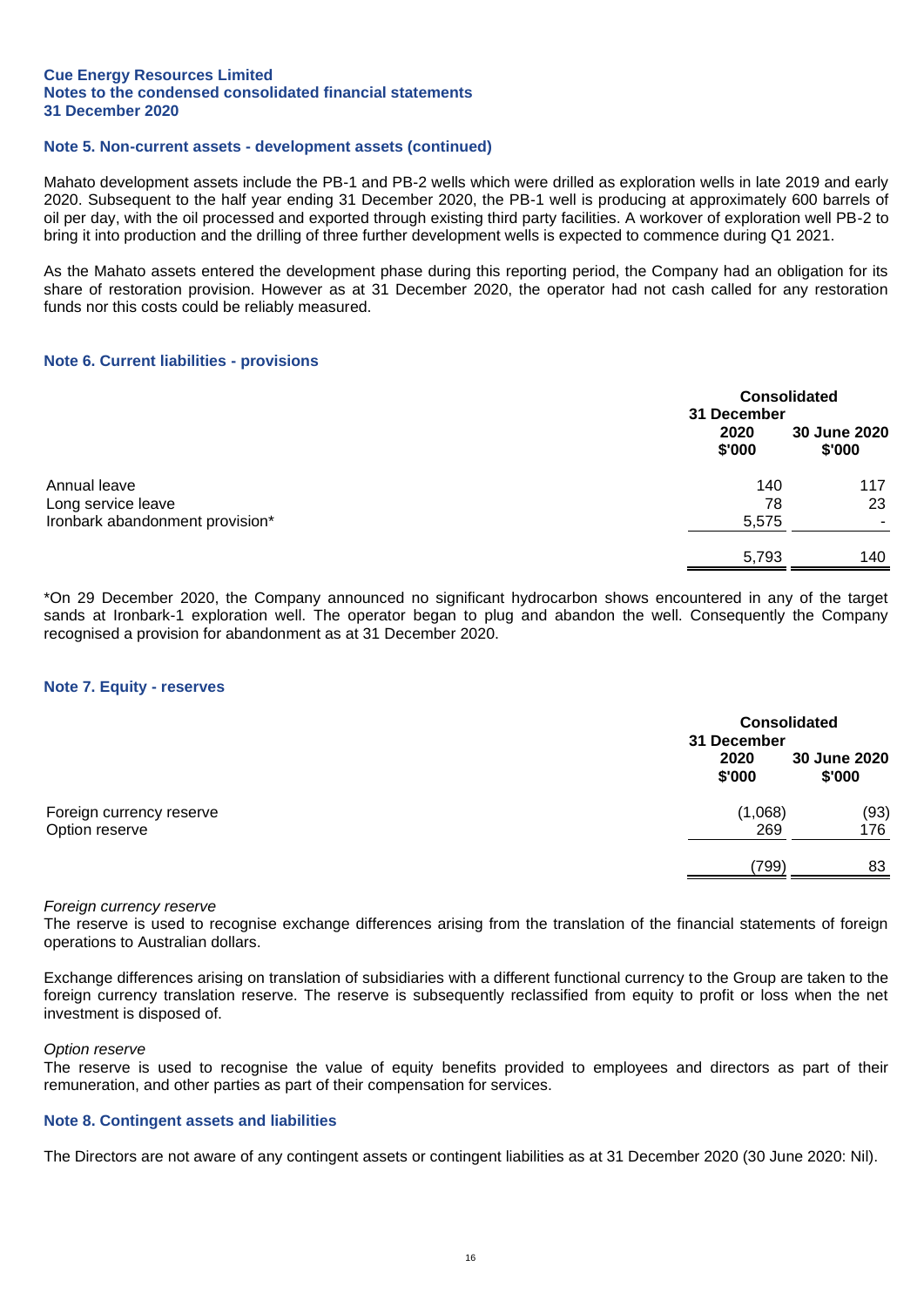#### **Note 9. Events after the reporting period**

On 15 January 2021, the Company announced that commercial production of oil had commenced from the PB field in the Mahato PSC in Indonesia and the dispute between Cue and the Joint Venture partners had been settled.

The PB-1 well is producing at approximately 600 barrels of oil per day. The oil is processed and exported through existing third party facilities. A workover of exploration well PB-2 to bring it into production and the drilling of three further development wells is expected to commence during the current quarter.

Cue and the Mahato PSC joint venture partners agreed on a settlement to the dispute relating to the PB-1 and PB-2 wells. As part of the settlement, the Operator issued Cue with a cash call for approximately US\$300,000 for the PB-2 exploration well. Additionally, Cue paid US\$380,000 to the joint venture partners, of which US\$111,000 were paid from Cue's cash reserves, with the remainder paid from Cue's share of the PSC performance bond, which was held by the Operator. All payments have been settled by the end of January 2021.

No other matter or circumstance has arisen since 31 December 2020 that has significantly affected, or may significantly affect the consolidated entity's operations, the results of those operations, or the consolidated entity's state of affairs in future financial years.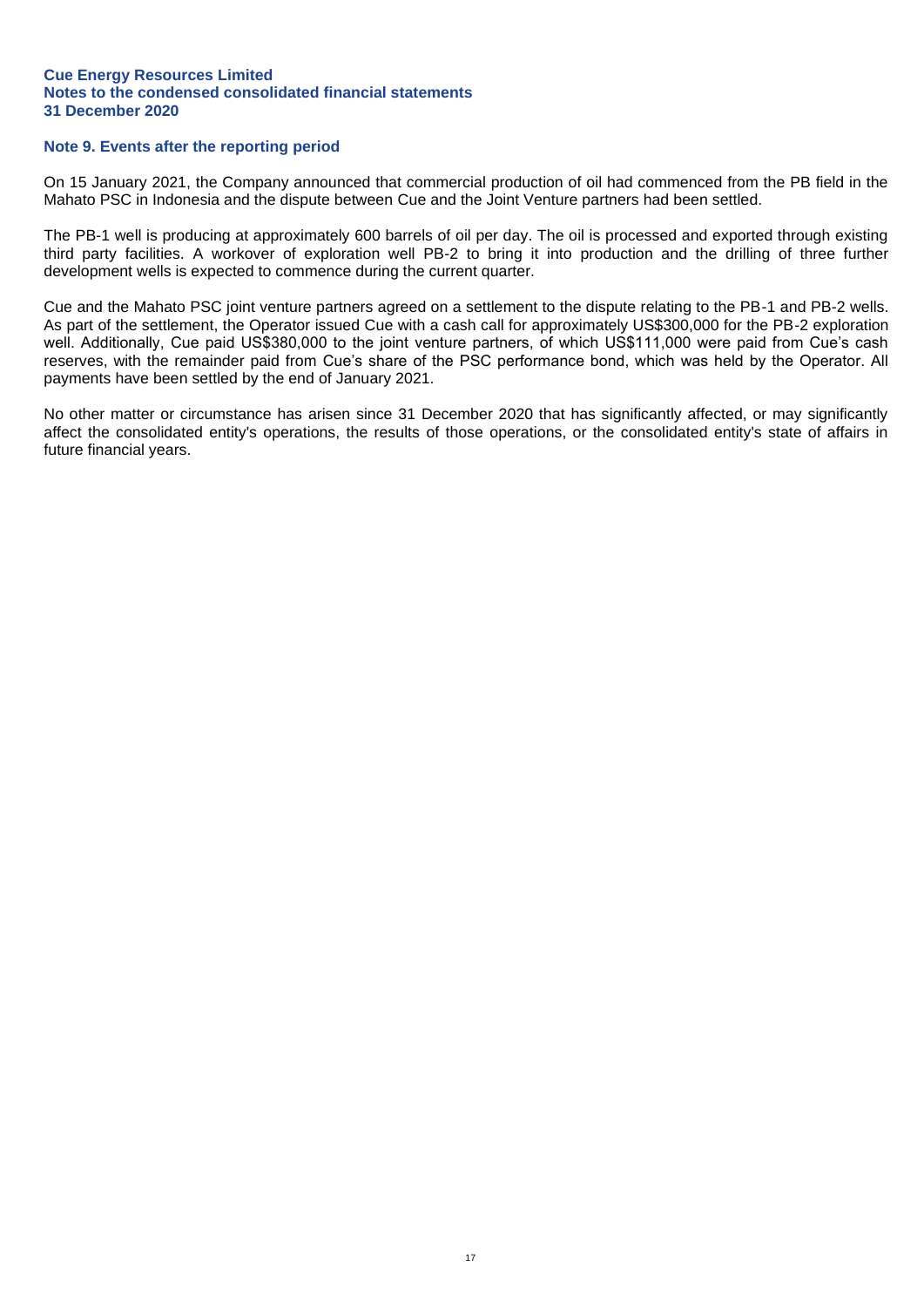#### **Cue Energy Resources Limited Directors' declaration 31 December 2020**

In the opinion of the directors of Cue Energy Resources Limited ("the Company"):

The condensed consolidated financial statements and notes are set out on pages 9 to 17, are in accordance with the *Corporation Act 2001*, including

- (a) giving a true and fair view of the Group's financial position as at 31 December 2020 and of its performance for the six month period ended on that date;
- (b) complying with Australian Accounting Standard AASB 134 Interim Financial Reporting and the Corporations Regulations 2001; and
- (c) there are reasonable grounds to believe that the Company will be able to pay its debts as and when they become due and payable.

Signed in accordance with a resolution of directors:

 $\overline{\phantom{a}}$   $\overline{\phantom{a}}$   $\overline{\phantom{a}}$   $\overline{\phantom{a}}$   $\overline{\phantom{a}}$   $\overline{\phantom{a}}$   $\overline{\phantom{a}}$   $\overline{\phantom{a}}$   $\overline{\phantom{a}}$   $\overline{\phantom{a}}$   $\overline{\phantom{a}}$   $\overline{\phantom{a}}$   $\overline{\phantom{a}}$   $\overline{\phantom{a}}$   $\overline{\phantom{a}}$   $\overline{\phantom{a}}$   $\overline{\phantom{a}}$   $\overline{\phantom{a}}$   $\overline{\$ 

Alastair McGregor Non-Executive Chairman

23 February 2021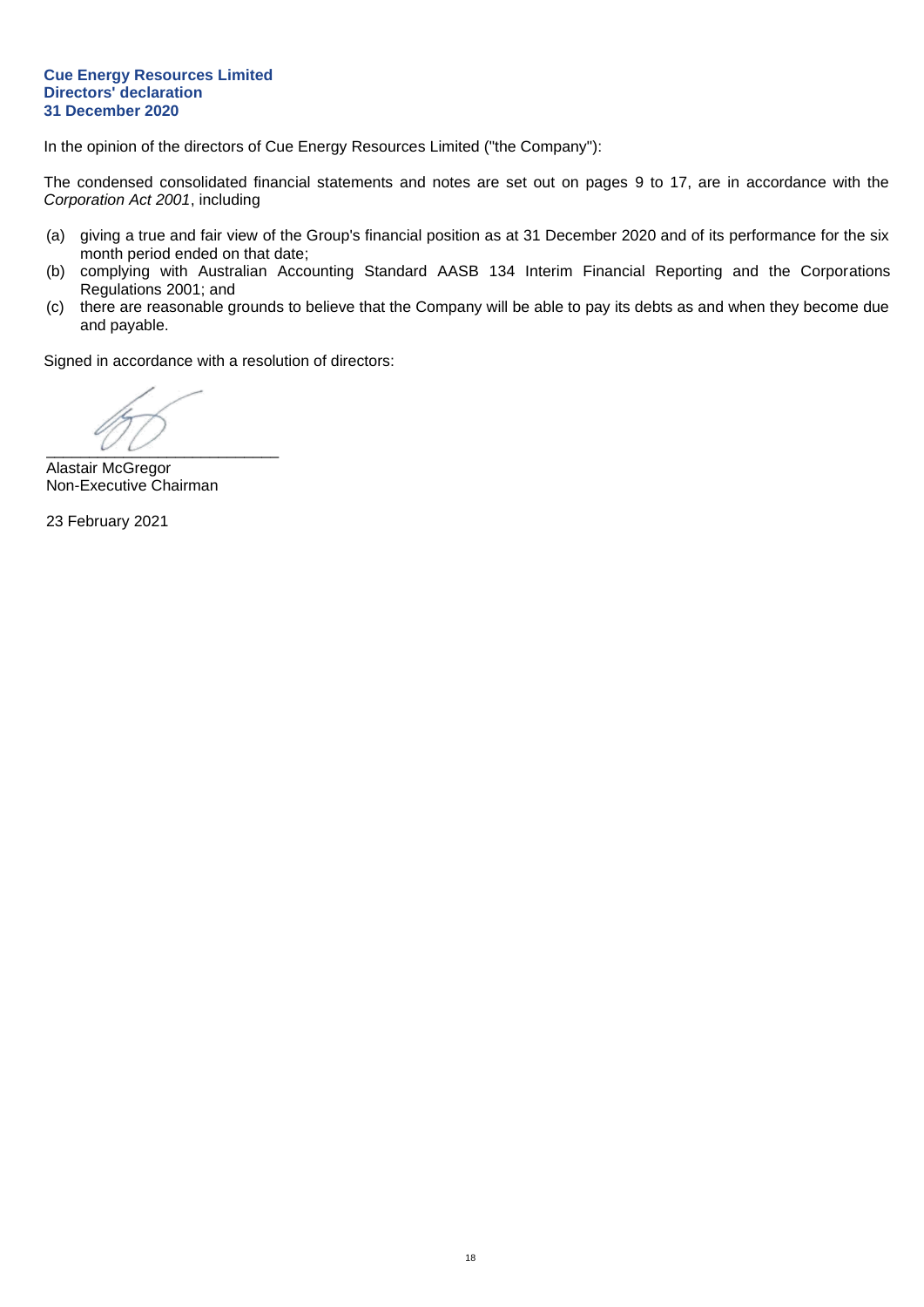

# Independent Auditor's Review Report

#### To the shareholders of Cue Energy Resources Limited

#### **Conclusion**

We have reviewed the accompanying **Interim Financial Report** of Cue Energy Resources Limited.

Based on our review, which is not an audit, we have not become aware of any matter that makes us believe that the Interim Financial Report of Cue Energy Resources Limited is not in accordance with the Corporations Act 2001, including:

- giving a true and fair view of the **Group's** financial position as at 31 December 2020 and of its performance for the six months ended on that date; and
- complying with Australian Accounting Standard AASB 134 Interim Financial Reporting and the Corporations Regulations 2001.

#### The **Interim Financial Report** comprises:

- Condensed consolidated statement of financial position as at 31 December 2020;
- Condensed consolidated statement of profit or loss and other comprehensive income, Condensed consolidated statement of changes in equity and Condensed consolidated statement of cash flows for the Half-year ended on that date;
- Notes 1 to 9 comprising a summary of significant accounting policies and other explanatory information; and
- The Directors' Declaration.

The **Group** comprises Cue Energy Resources Limited (the Company) and the entities it controlled at the Half year's end or from time to time during the Half year.

#### **Basis for Conclusion**

We conducted our review in accordance with ASRE 2410 Review of a Financial Report Performed by the Independent Auditor of the Entity. Our responsibilities are further described in the Auditor's Responsibilities for the Review of the Financial Report section of our report.

We are independent of the Group in accordance with the auditor independence requirements of the Corporations Act 2001 and the ethical requirements of the Accounting Professional and Ethical Standards Board's APES 110 Code of Ethics for Professional Accountants (including Independence Standards) (the Code) that are relevant to our audit of the annual financial report in Australia. We have also fulfilled our other ethical responsibilities in accordance with the Code.